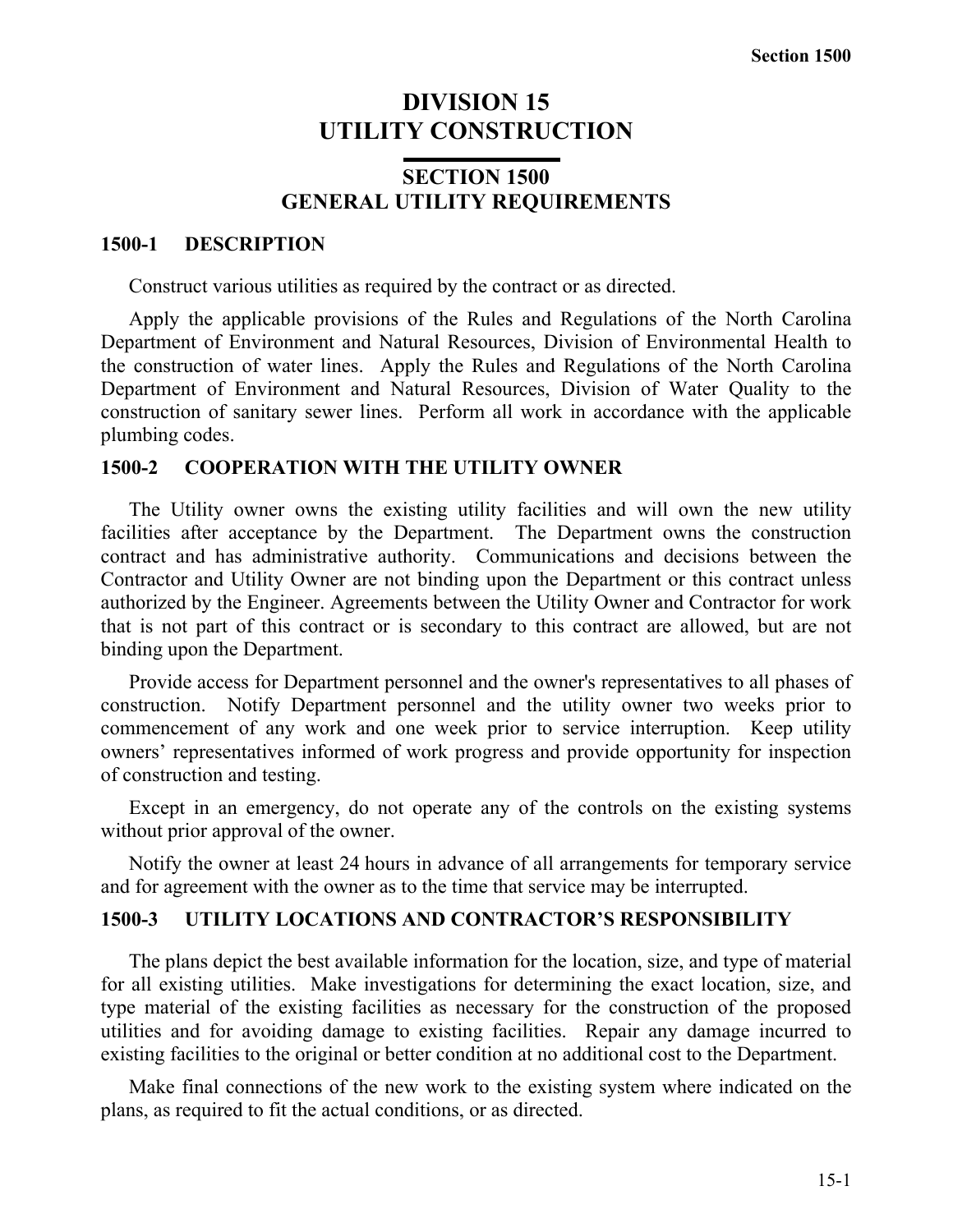## **WEEKEND, NIGHT AND HOLIDAY WORK**

Make connections between existing and proposed utilities at times most convenient to the public, without endangering the utility service, and in accordance with the utility owner's requirements. Make connections on weekends, at night, and on holidays if necessary.

#### **1500-5 RELATION OF WATER MAINS TO SEWERS**

Lay water mains at least 10 feet laterally from existing or proposed sewers. If local conditions or barriers prevent a 10 foot separation, lay the water main with at least 18 inches vertical separation above the top of the sewer pipe either in a separate trench or in the same trench on a bench of undisturbed earth.

When a proposed water main crosses over a proposed or existing sewer, lay the water main with at least 18 inches vertical separation above the top of the sewer. If local conditions or barriers prevent an 18 inch vertical separation, construct both the water main and the sewer for a distance of 10 feet on each side of the point crossing with ferrous pipe having water main quality joints.

When a proposed water main crosses under a proposed or existing sewer, construct both the water main and the sewer of ferrous materials with joints that are equivalent to water main standards for a distance of 10 feet on each side of the point of crossing. Center the section of water pipe at the point of crossing.

## **1500-6 PROTECTION OF PEDESTRIAN AND VEHICULAR TRAFFIC**

During the progress of the work, keep sidewalks and crossings open for the passage of pedestrians. Take necessary measures to keep roadways open for traffic unless lane or roadway closures are approved.

Construct and maintain adequate and approved bridges over excavations as may be necessary for the purpose of accommodating pedestrians or vehicles.

When open cut installation is allowed across a roadway and traffic is to be maintained, construct the installation in sections so that half the width of the roadway will be available to traffic. Provide all traffic control measures necessary to provide for safe traffic passage.

#### **1500-7 SUBMITTALS AND RECORDS**

Deliver only approved materials to the project. Provide sufficient information as required under Sections 105 and 106 to demonstrate the materials meet the specifications and intended use. Provide 2 copies to the Utility Owner and 6 copies to the Engineer. Identify each item's intended use. As a minimum, the submitted information shall show the material description, brand name, stock number, size, rating, and manufacturing specification.

Provide working drawings of thrust restraint designs and connection details along with schedules for performing the work.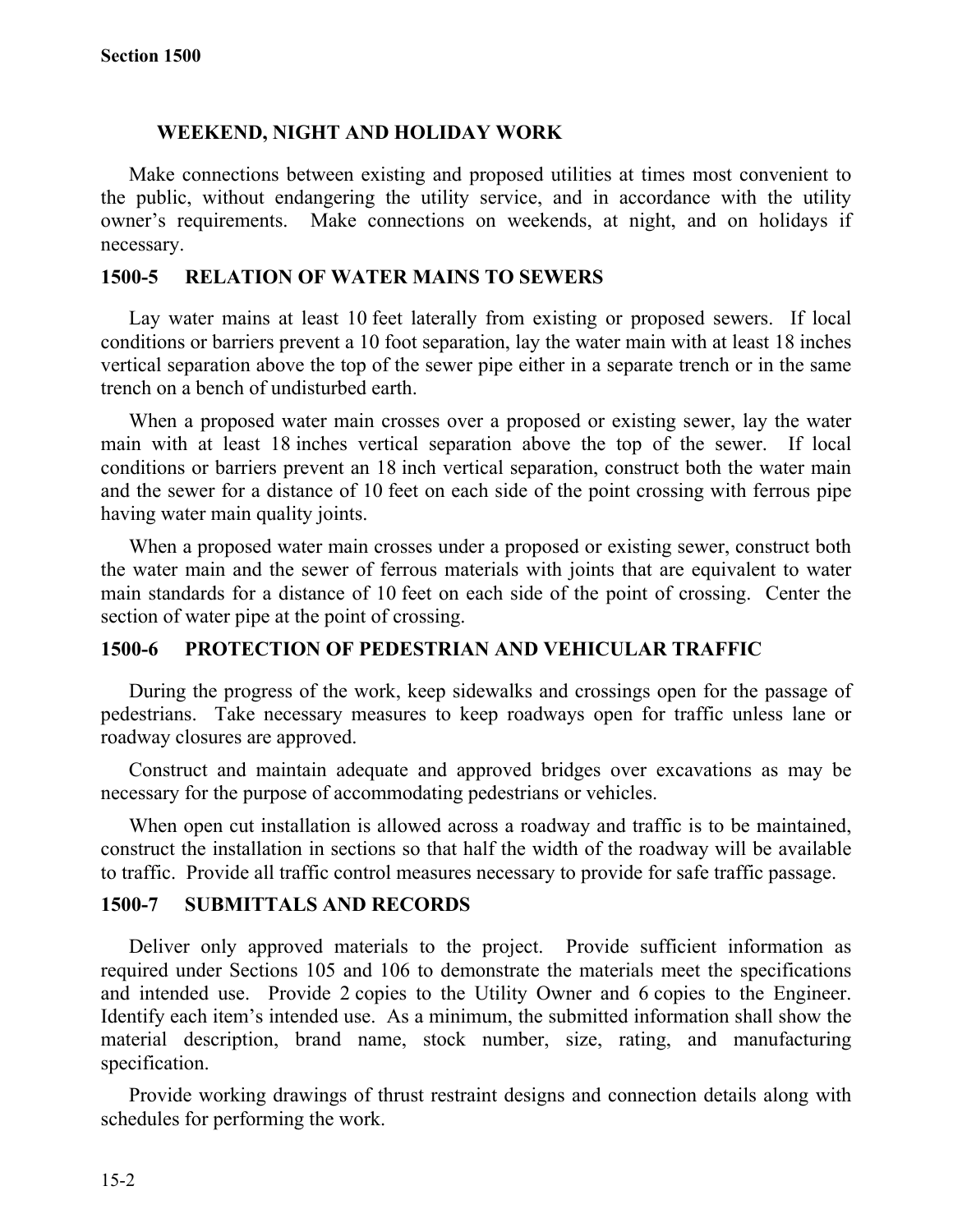Provide As-Built plans of the installed utility. The plans shall include notations of the size and type material installed, coordinates of utility controls, and horizontal and vertical locations of the piping. Provide 2 copies to the Utility Owner and 2 copies to the Engineer.

## **1500-8 LOCATING AND MARKING**

Tape a continuous locator wire along the top of all piping. Mechanically fasten locator wire to valve boxes, meter boxes, fire hydrants, manhole covers and other above grade appurtenances. Install marking tape 18 to 24 inches below finished grade above all pipelines.

## **1500-9 PLACING PIPELINES INTO SERVICE**

Make final connections to existing mains where indicated on the plans, as required to fit the actual conditions, or as directed. Provide sufficient work crews, equipment, and materials on site to assure quick and efficient connections.

Schedule and notify owners and customers in advance of any interruptions of water service with ample time to make arrangements. Limit interruption of service to water customers to a maximum of 8 hours unless otherwise required or approved. Provide temporary connections as needed.

Make final connections of the proposed sewer work to the existing system where indicated on the plans, as required to fit the actual conditions, or as directed. Notify the owner at least 24 hours in advance of all arrangements for temporary service and for agreement with the owner as to the time that service may be interrupted.

## **1500-10 MEASUREMENT AND PAYMENT**

The general utility construction work will be considered incidental and will be paid for at the contract unit prices of the various utility items included in the contract.

# **SECTION 1505 EXCAVATION, TRENCHING, PIPE LAYING, & BACKFILLING FOR UTILITIES**

## **1505-1 DESCRIPTION.**

Perform all excavation, undercut, foundation conditioning, pipe laying, bedding, backfill, and pavement, sidewalk and driveway repair necessary for installation of utilities.

## **1505-2 MATERIALS**

Refer to Division 10:

| <b>Item</b>                     | <b>Section</b> |
|---------------------------------|----------------|
| <b>Select Material</b>          | 1016           |
| <b>Portland Cement Concrete</b> | 1000           |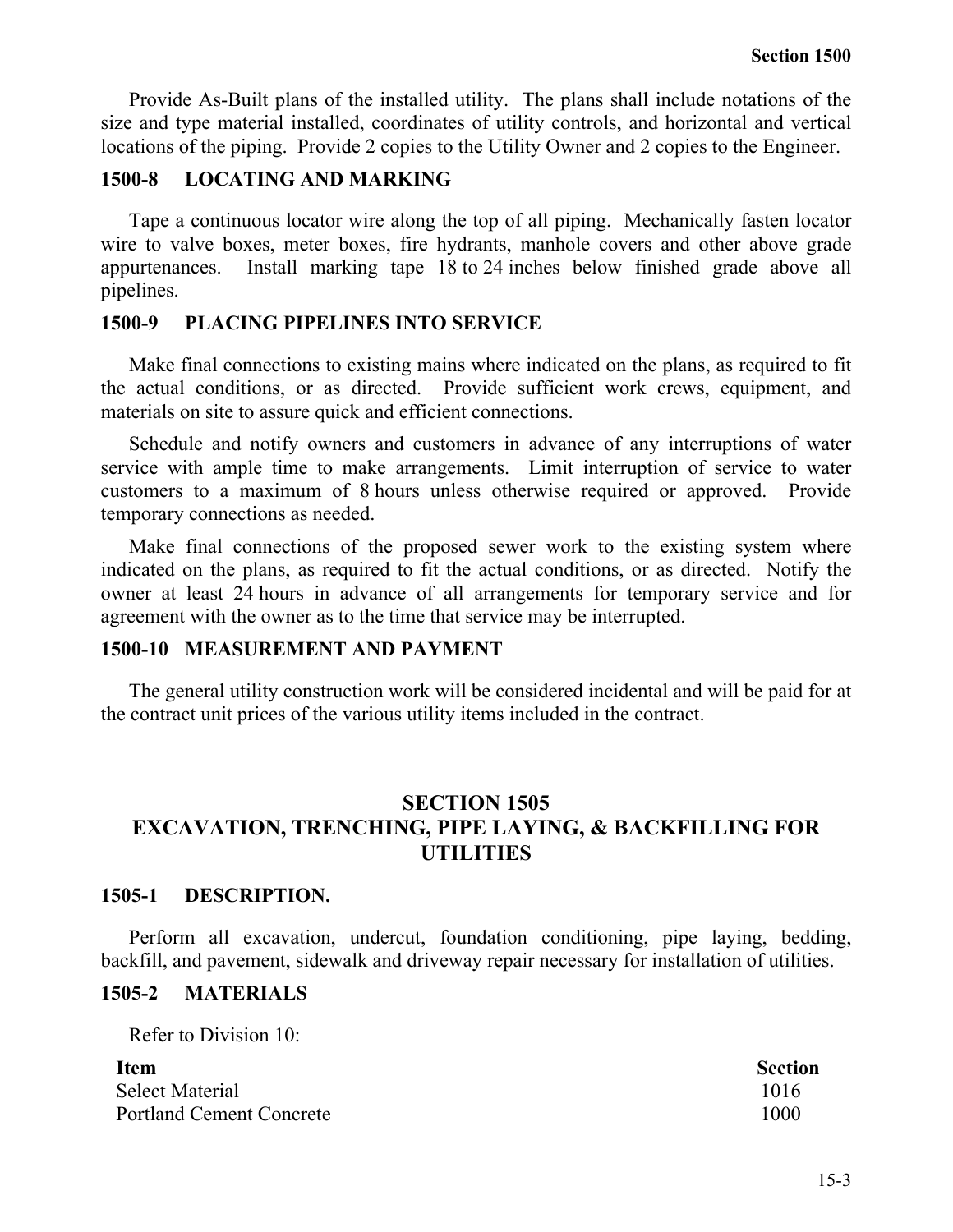Use Class III, IV, V, or VI select material for foundation conditioning and bedding.

# **1505-3 CONSTRUCTION REQUIREMENTS**

Excavate, trench, lay pipe, bed, and backfill utilities in conformance with the applicable requirements of Division 1, Division 2, and Articles 300-1, 300-4, and 300-6. Comply with AWWA and ASTM standards along with the product manufacturer requirements for installing utilities.

# **(A) Shoring**

Excavate trenches and pits for the installation of utilities that are safe for the workers and roadway users and that protect the roadway and other property from damage. Provide appropriate groundwater and surface water controls to stabilize the excavation and foundation and to provide a clean working area.

(1) Worker Safety

Provide any necessary shielding or shoring to protect workers.

(2) Roadway Users

Provide shielding or shoring as required under Sections 150 and 1175.

(3) Roadbed and Foundation Protection

Provide shoring of excavations less than 1 horizontal to 1 vertical from existing or proposed pavement to prevent failure or weakening of the roadbed. Provide plans and designs demonstrating the methods and techniques proposed and their adequacy. Provide engineered shoring systems as required for the actual conditions.

# **(B) Foundation Conditioning**

Undercut and replace weak or saturated soils below the pipe trench with select material to provide a firm foundation.

# **(C) Bedding**

Provide excavations with sufficient width for placing and compacting bedding around the utility. Bed utilities in select material. Place bedding material to stable ground on both sides and to at least 2 inches below and above the pipe bells. Provide at least 6 inches of bedding material between rock and piping. Shape the bottom of trenches to fit the pipe. Compact bedding material completely in the pipe haunches. Provide recesses in the bedding to accommodate pipe joints.

# **(D) Pipe laying**

Lay pipe in accordance with the specifications and the manufacturer's recommendations. Except where necessary in making connections with other lines or as authorized by the Engineer, lay pipe with the bells facing in the direction of laying.

Where possible, keep joints exposed for visual inspection during testing.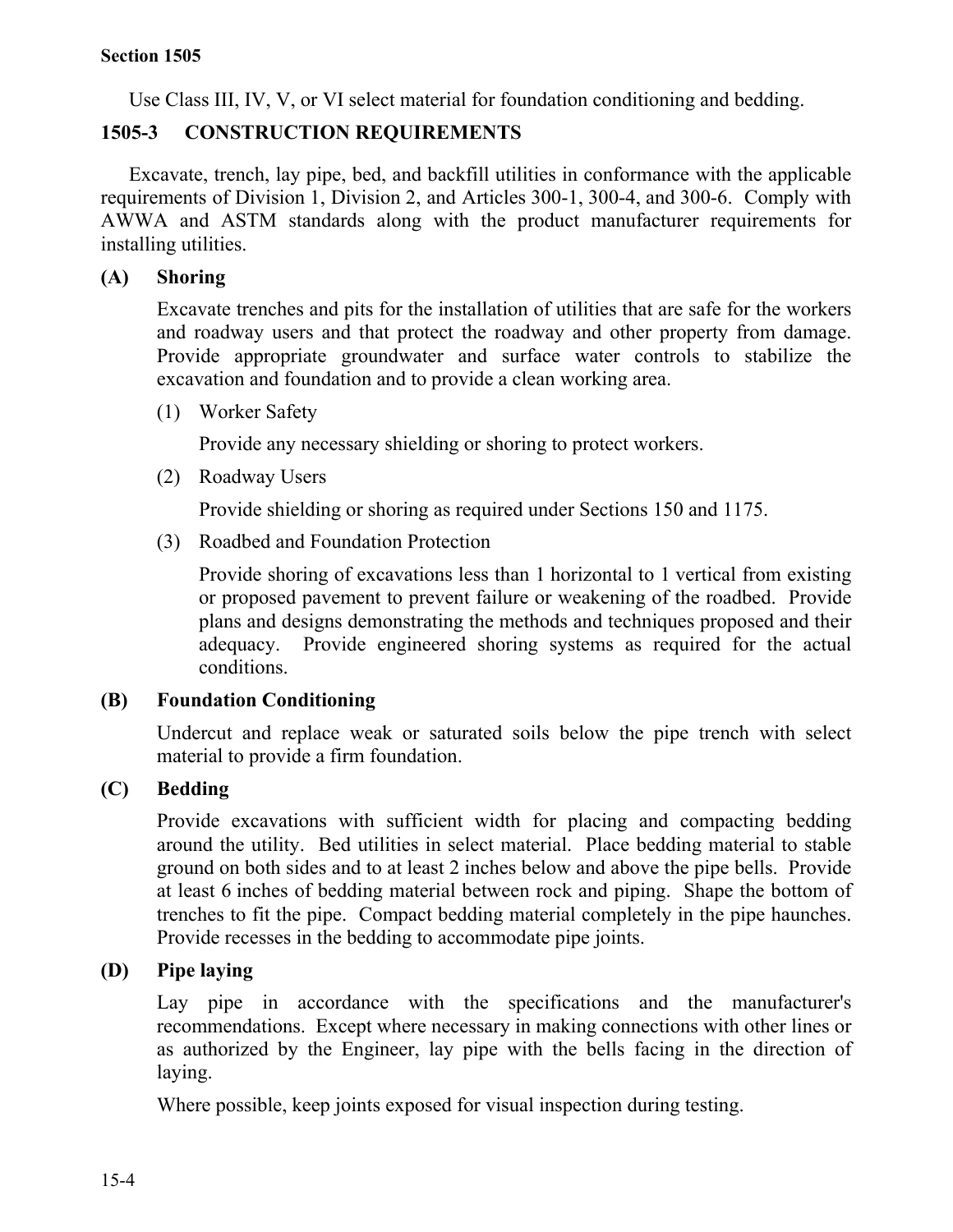Keep pipe and appurtenances clean. Provide secure watertight seals on pipe when work is not in progress.

During the progress of the work and until the completion and final acceptance, keep the pipelines and their appurtenances clean throughout and remove any obstructions or deposits.

Lay pipe upgrade with the spigot ends pointing in the direction of flow. Lay each pipe to form a close concentric joint with the adjoining pipe and to prevent sudden offsets of the flow line.

# **(E) Thrust Restraint**

Provide thrust restraint for pressurized pipelines and appurtenances. When shown on the plans, construct as specified with modifications to match the actual field conditions. When not shown, engineer the thrust restraint system with a factor of safety of 1.25 for the test pressure specified and for the actual field conditions.

Provide thrust restraint on the existing piping system as necessary.

Use joint restraint methods, such as integral restraining bells and spigots, restraining retainer glands, restraining gaskets, or restraining clamps and lugs with tie rods. Use concrete reaction backing and thrust collars where joint restraint is impractical.

Where any section of a main is provided with concrete thrust restraint for fittings, controls, or hydrants, perform the hydrostatic pressure test after the concrete reaches appropriate strength.

# **(F) Backfilling**

Backfill in accordance with Article 300-7 and compact to the density required by Subarticle 235-4(C).

# **1505-4 REPAIR OF PAVEMENTS, SIDEWALKS AND DRIVEWAYS**

Repair sidewalks and driveways that are disturbed by excavation and trenching to an original or better condition using Class B Concrete.

Use asphalt plant mix to repair or replace pavement damaged by utility work. Perform all work in accordance with Section 654. Immediately upon completion of the utility removal or installation, make repairs to the pavement.

# **1505-5 CONCRETE ENCASEMENT OF UTILITY LINES**

Encase existing or proposed utility lines in Class B concrete for protection in areas as shown on the utility plans or as directed. Place the concrete completely around the line with a minimum thickness of 6 inches.

# **MEASUREMENT AND PAYMENT.**

Trenching, excavation, pipe laying, bedding, and backfilling for utility construction will be considered as included in the contract price for the applicable utility item and no separate measurement or payment will be made.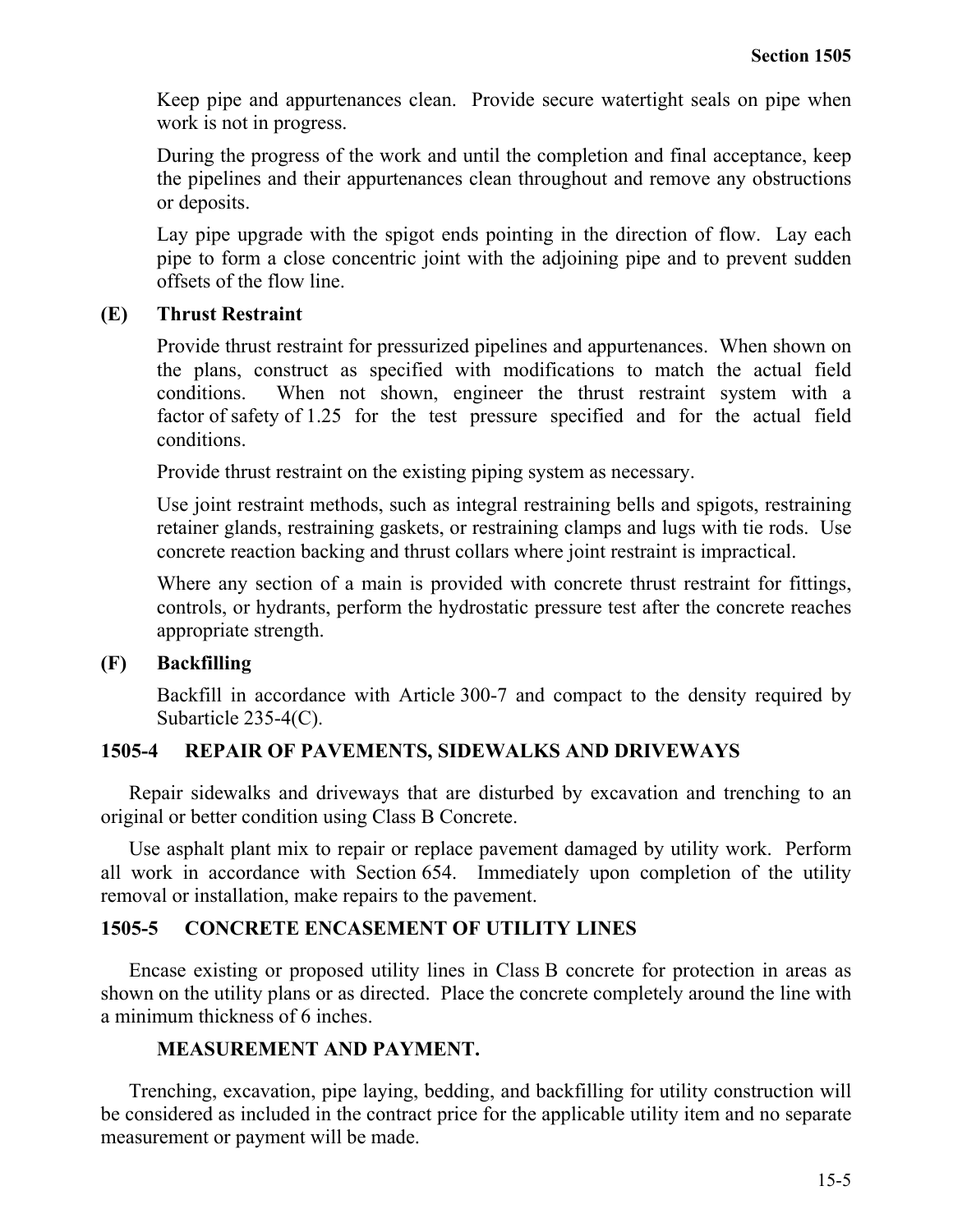The following work and items will also be considered as included in the contract price for the applicable utility item and no separate measurement or payment will be made:

- (1) Undercut or Wet Excavation
- (2) Dewatering of Excavation
- (3) Shoring and Sheeting (except temporary shoring for maintenance of traffic covered in Section 1175)
- (4) Thrust restraint
- (5) Repair of Sidewalks and Driveways

## Foundation Conditioning

*Foundation conditioning material* will be measured and paid for as provided in Section 300.

Bedding Material

*Bedding material* will be considered incidental and no separate measurement or payment will be made.

Select Material for Backfill *Select material* for backfill will be measured and paid for as provided in Section 300.

Asphalt Plant Mix

*Asphalt Plant Mix for pavement repair* will be measured and paid for as provided in Section 654.

Concrete for Encasing Utility Lines

*Class B concrete for encasing utility lines* will be measured and paid for in cubic yards of concrete, measured in place.

Payment will be made under:

Class "B" Concrete for Encasing Utility Lines

Pay Item Pay Unit Cubic Yard

# **SECTION 1510 WATER LINES**

# **1510-1 DESCRIPTION**

Provide water lines suitable for use in transporting potable water.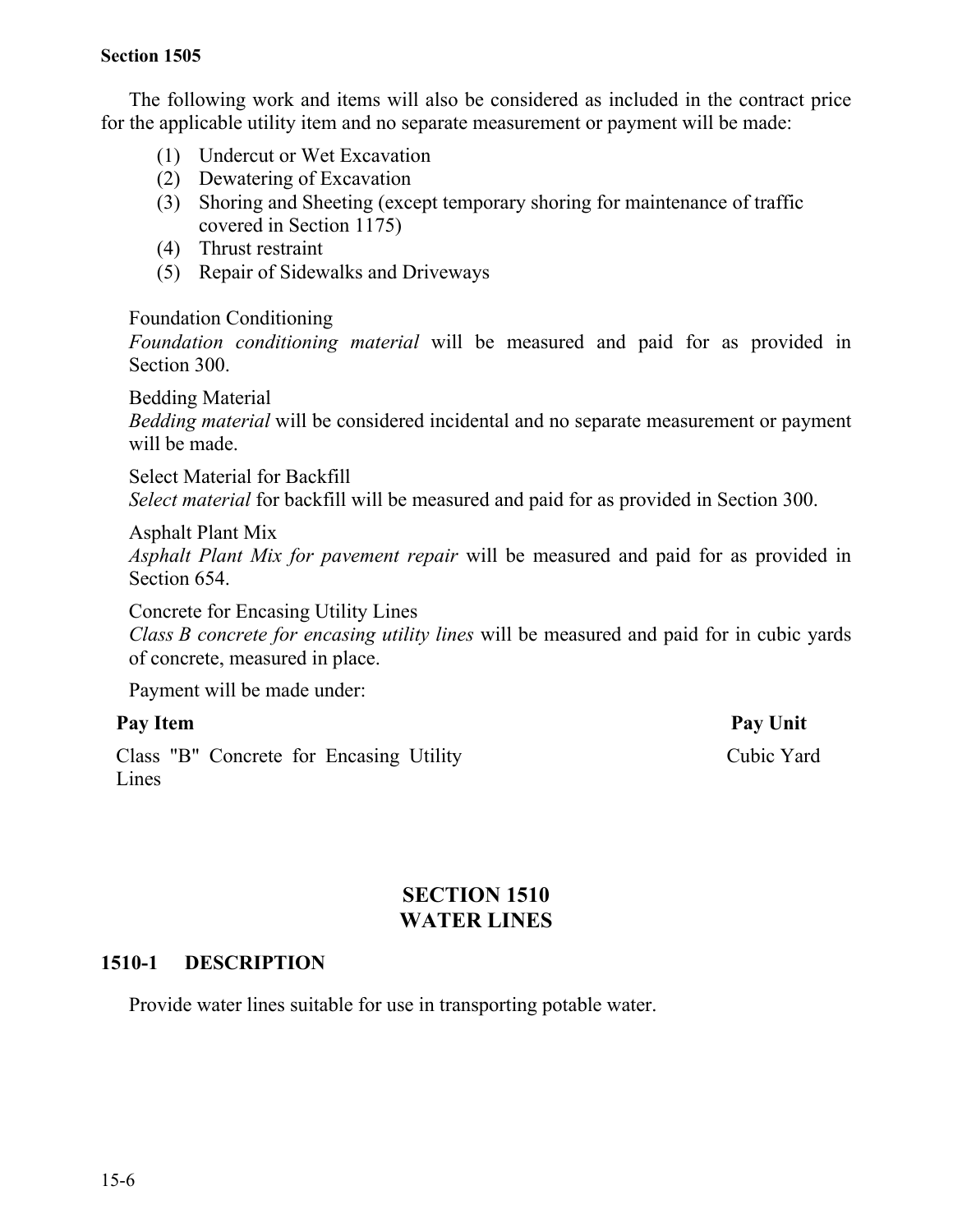# **1510-2 MATERIALS**

Refer to Division 10:

| Item                            | <b>Section</b> |
|---------------------------------|----------------|
| <b>Portland Cement Concrete</b> | 1000           |
| Water Pipe and Fittings         | 1036           |

The Contractor may use any of the water pipe specified under Section 1036 except where a particular type pipe is specified on the plans or required by environmental regulations or Departmental policy. The Contractor shall verify that the pipe is appropriate for the test pressure of the system and the external loading.

Use ductile iron fittings on water lines 4 inch or larger.

Use #12 AWG solid-copper wire with blue insulation for the utility locator wires.

Use 2 inch wide plastic marking tape colored blue with "Caution Water Line", or similar wording, permanently printed at 36 inch centers.

Use Class B Concrete for reaction backing masonry. Protect steel rods and other metal clamps and lugs by galvanizing or painting with approved bituminous paint.

# **1510-3 CONSTRUCTION REQUIREMENTS**

Meet the installation standards of the AWWA or ASTM for water line construction.

Apply all the requirements in Section 1505 for excavation, trenching, pipe laying, and backfill to water line installation.

Install small diameter pipe (4" or less) under existing pavement by a trenchless method at no additional compensation.

Connect the ends of the water service piping using AWWA C800 type couplings or fittings. Make NPT screw joints with a double wrap of Teflon tape and torque as required by the manufacturer.

Store plastic pipe out of direct sunlight until placing. All plastic pipe showing discoloration or deterioration will be rejected for use and replaced with suitable pipe as specified under Article 106-9.

Install water lines with 36 to 42 inches of cover to finished grade unless otherwise directed or approved. Install water lines with greater cover for short distances to accommodate utility controls, to make tie-ins to existing facilities, to eliminate high points in the pipeline, or to provide clearance from existing or proposed utilities, drainage, other obstacles or actual field conditions.

# **(A) Testing and Sterilization**

Perform pressure and leakage tests and sterilization on newly installed water mains and altered water mains prior to placing such pipelines into service. Provide all equipment, piping, controls, pumps, water, and safety devices necessary for performing the tests and sterilization.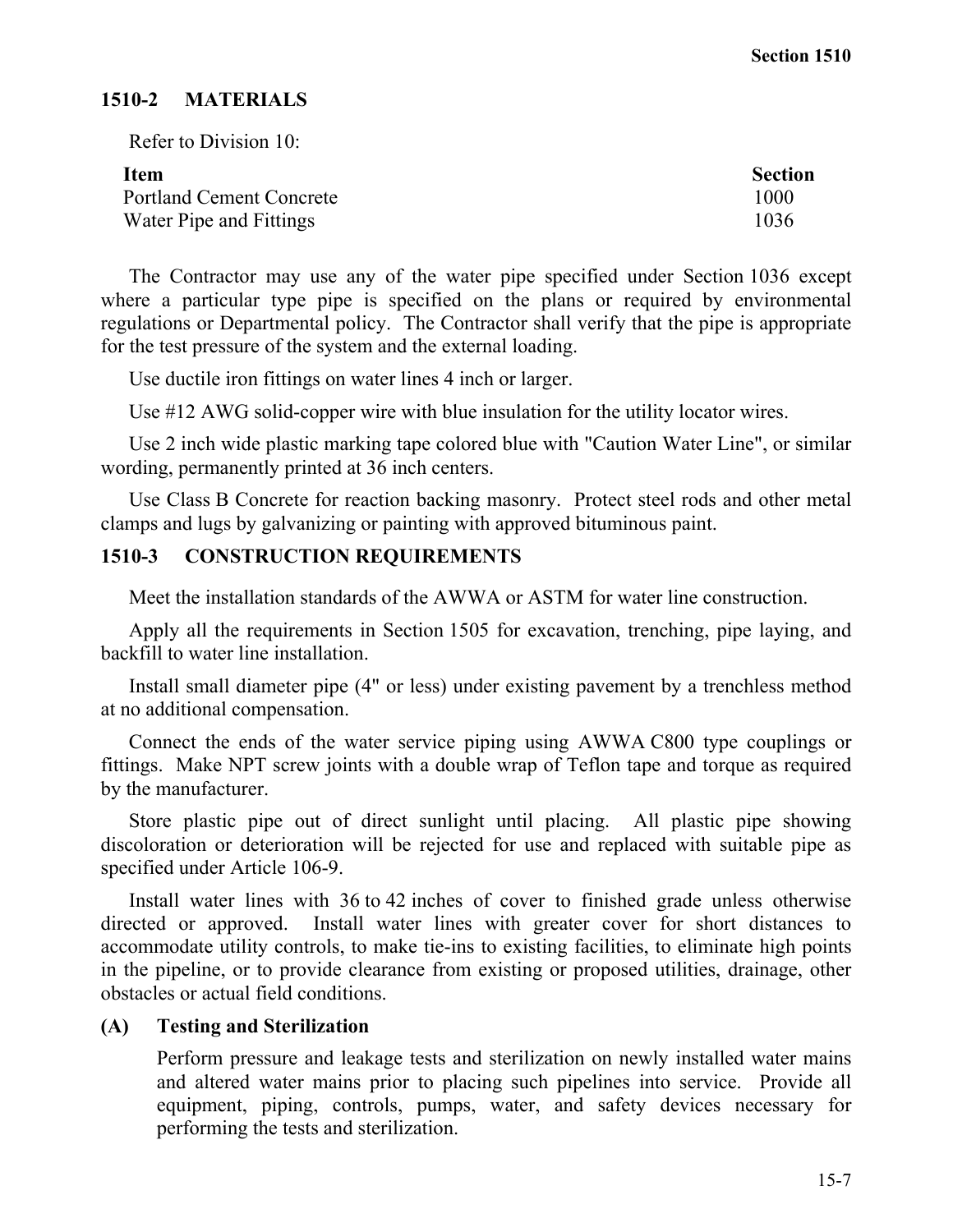Obtain clean water for cleaning, testing, and sterilization from approved sources. Only make connections to potable water sources with approved backflow preventors until acceptance of all test results.

Perform tests using clean water and provide certified results demonstrating leakage less than the following amount when pressurized at  $200 \pm 5$  psi for 2 hours.

# **W=LD(√P)÷(133,200)**

Where **W** equals the allowable leakage in gallons per hour; **L** is the length of pipeline tested, in feet; **D** is the nominal diameter of the pipe, in inches; and **P** is the average test pressure during the leakage test, in pounds per square inch.

Repair using approved methods or replace pipe, controls, or appurtenances as necessary to reduce leakage. Additionally, repair any leaks that are visible after 2 hours duration.

Clean water lines by flushing with water at a minimum 2.5 feet per second velocity. Remove all debris and dirt from water mains larger than 4 inches by passing a medium density foam pig with abrasive strips through the lines.

Sterilize water lines according to DENR requirements and AWWA C651. Provide certified bacteriological and contaminant test results from an approved independent testing laboratory in accordance with DENR requirements. Operate all valves and controls to assure thorough sterilization.

Testing, cleaning and sterilization may be performed concurrently or consecutively.

Dispose of waste water in accordance with all environmental regulations.

For short sections (less than 100 feet) and tie-in sections of water lines perform visual tests for leakage after installation in lieu of separate pressure and leakage tests. Sterilize according to AWWA C651 Sections 4.6 and 4.7.

Provide copies of the test results to the Engineer and to the water line owner.

Flush with clean water until the residual chlorine is reduced to the same level as in the existing water mains.

Place new water lines into service after approval of all testing and flushing and authorization by the Engineer.

# **MEASUREMENT AND PAYMENT**

Water lines of the various sizes will be measured from end to end in place with no deduction for length through valves or other fixtures and paid for by the horizontal linear foot. Water lines smaller than 2 inches and branch lines or service lines to fire hydrants, water meters, and back-flow preventors will not be measured or paid for.

If the contract does not include such pay items, measurement will not be done and the items will be incidental to other contract pay items.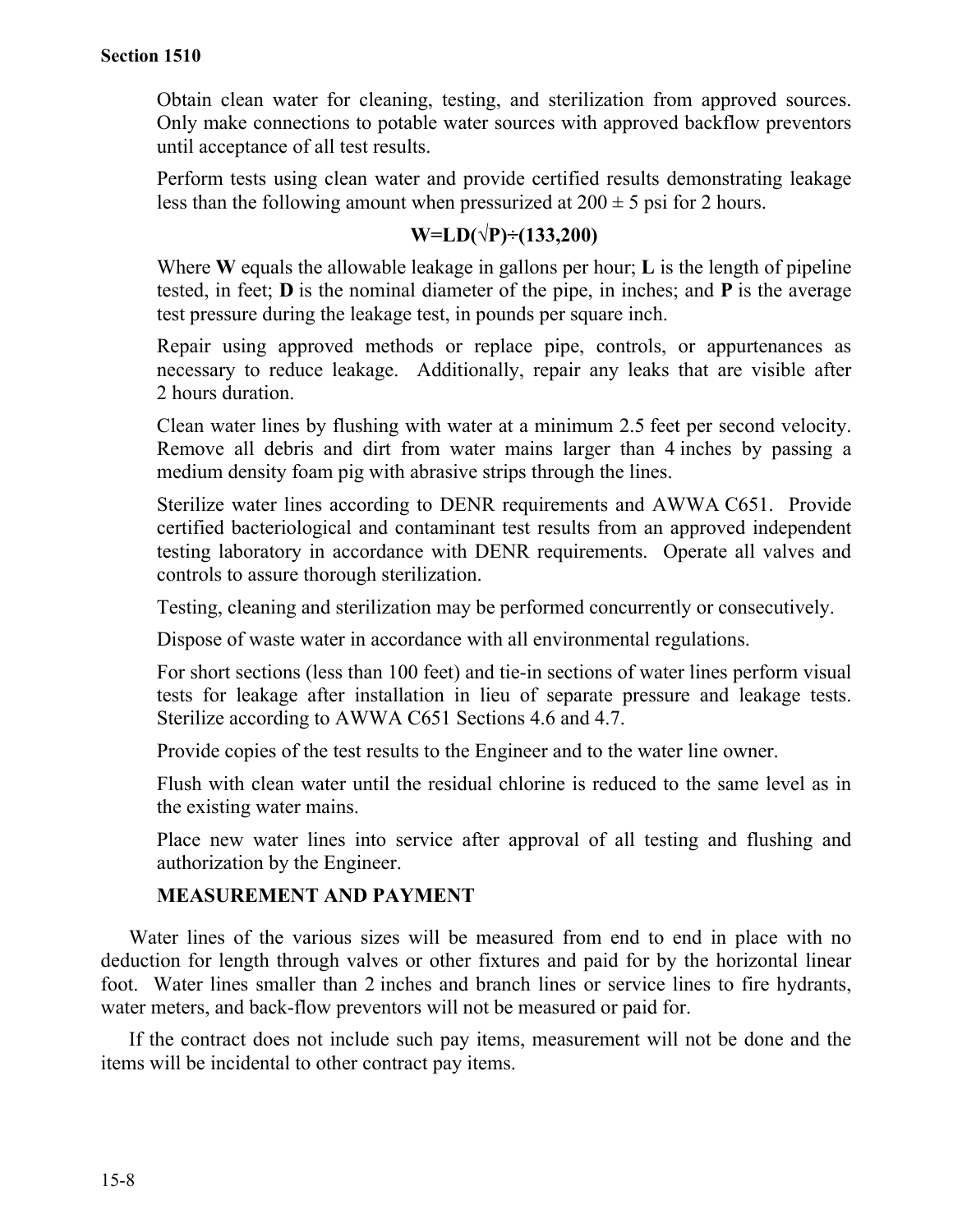Payment will be made under:

\_\_" Water Line Linear Foot

Pay Item **Pay Unit** 

# **SECTION 1515 UTILITY CONTROLS**

#### **1515-1 DESCRIPTION**

Provide appropriate control devices, valves, meters, back-flow preventors, and hydrants on water lines and force main sewers.

## **1515-2 MATERIALS.**

Refer to Division 10:

| <b>Item</b>           | <b>Section</b> |
|-----------------------|----------------|
| <b>Sanitary Sewer</b> | 1034           |
| Water                 | 1036           |

Deliver only approved materials to the project.

Air release valves shall meet the requirements of AWWA C512. In addition, air release valves for sanitary sewer force mains shall have long bodies, shall be equipped with back-flushing connections and shall have a hood over the outlet.

Double check valves (DCV) Back-flow Preventors shall meet AWWA C510 requirements. Reduced Pressure Principle (RPZ) Back-flow Preventors shall meet AWWA C511 requirements.

Line stops consist of a sleeve, temporary valve and closure cap. The sleeve and cap shall meet applicable AWWA standards, shall be made of cast iron or stainless steel, shall be pressure rated at 200 psi, and shall be sized for the type pipe to be tapped. The temporary valve shall be suitable for contact with potable water with NSF certification and designed to match the actual field conditions.

Line stop bypass pipe shall be pressure rated at 200 psi, shall be NSF certified, and shall be adequately restrained.

Use screw or slip type valve boxes with a base to fit the valve yoke and a removable plug cap with the word "WATER" or "SEWER" cast therein.

Precast manholes shall meet the requirements of Section 1525.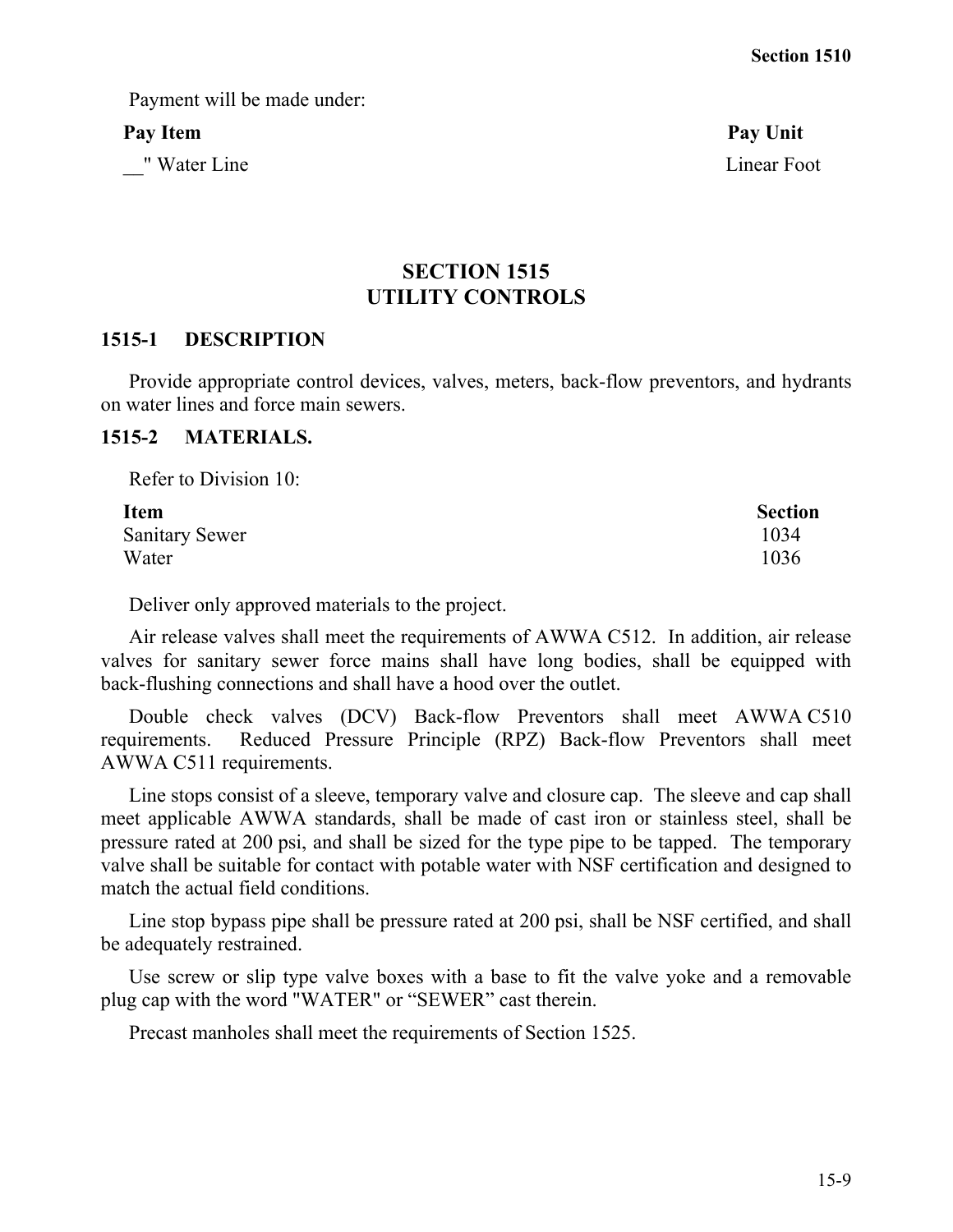# **1515-3 CONSTRUCTION REQUIREMENTS**

# **1515-4 General Requirements**

Apply all the requirements in Section 1505 for excavation, trenching, pipe laying, and backfill.

Place two 4 inch by 8 inch by 16 inch concrete blocks beneath valves and fire hydrants for support.

When necessary due to project staging, install valves, meters and fire hydrants as appropriate for the current grade and make adjustments to finished grade as work progresses.

Provide enclosures with positive drainage for utility controls.

# **(A) Valves**

Install all valves with an approved valve box set flush with the ground or pavement. Place a 24 inch diameter precast concrete ring flush with the ground around all valve boxes not in pavement.

Test and sterilize tapping valves prior to making the tap. Do not allow cuttings to enter the tapped main.

# **(B) Meters**

Install water meters adjacent to the right of way or as shown on the plans.

Place meter boxes with the top of the meter box flush with finished grade of the project.

# **(C) Back-Flow Preventors**

Install back-flow preventors off of the highway right of way or as shown on the plans.

Licensed installers shall test and certify RPZ Back-Flow Preventor installations. Enclose RPZ Back-flow preventors above grade in a hot box.

Enclose DCV Back-flow Preventors below grade in a precast concrete vault with positive drainage or above grade in a hot box.

Install the hot box on a 4 inch thick concrete slab that is 6 inches larger than the box and 2 to 4 inches above finished grade.

# **Fire Hydrants**

Install fire hydrants outside of the vehicle recovery area of the roadway, adjacent to the right of way line, or in protected areas.

Connect fire hydrants to the main with a 6 inch valve and branch line having at least as much cover as the distribution main. Set hydrants plumb with the pumper nozzle facing the roadway and with the breakaway safety flange between 1 and 4 inches above the finished surrounding grade. Except where approved otherwise, place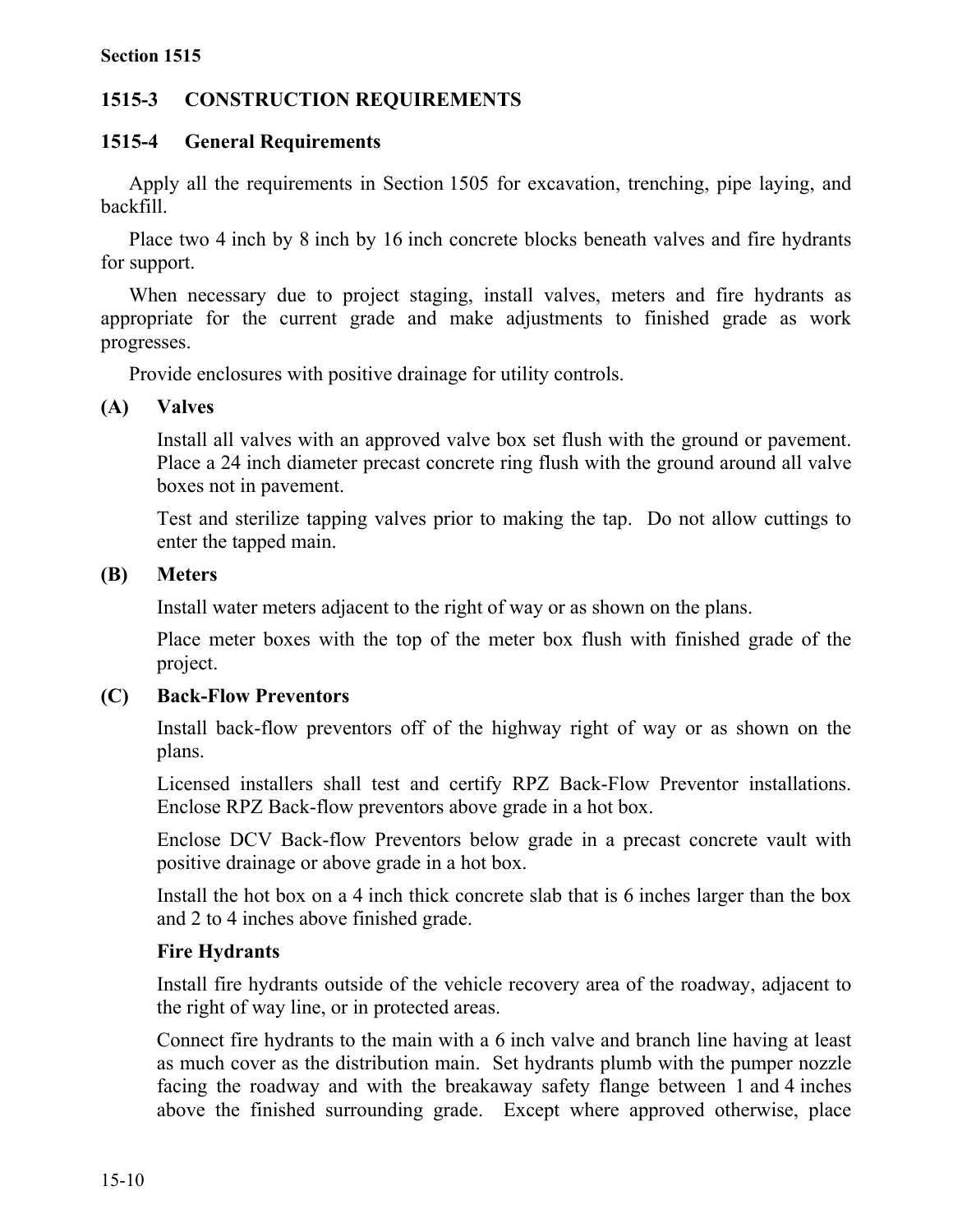hydrants into service as soon as practicable. Place at least 7 cubic feet of clean crushed stone around the base of the hydrant to insure drainage of the hydrant barrel.

Where necessary, remove the hydrant shoe and replace with the appropriate type to connect a relocated hydrant to the new pipe. Furnish and install or remove hydrant extension pieces to provide the proper bury of the pipe and hydrant.

## **(E) Line Stops**

Provide line stop valves to temporarily shut down the flow in pressurized pipes. Provide line stops to temporarily dead end a pipeline when there are no available working valves on the existing piping. Provide line stops with bypass to isolate a section of the existing pipeline while maintaining the flow.

After line stop valves are removed, permanently cap the tapping sleeve and backfill the entire excavation with compacted select material.

## **(F) Air Release Valves**

Install air release valves at the high point of pressurized pipelines. Place a precast manhole around air release valves.

## **(G) Miscellaneous Controls**

Install corporation stops with tapping saddles for connecting 2 inch or smaller water lines to larger water lines. Install corporation stops at  $45^{\circ} \pm 10^{\circ}$  from vertical on the larger line.

To aid in testing and flushing, install corporation stops at all elevated points along the pipeline in order to bleed off all entrapped air.

# **1515-5 MEASUREMENT AND PAYMENT**

Valves, water meters, fire hydrants, line stops, and other items listed in the pay items will be measured and paid for per each for the appropriate size and type. Valves and other items on hydrant legs or service lines will not be measured or paid for.

The term *relocate* in a pay item means to physically move the existing item, either vertically or horizontally, using the appropriate materials to place the item into working order. Measurement and payment will be made per each for the appropriate size and type.

No additional compensation will be made for adjustments due to project staging on new or relocated items.

*Reconnect water meter* means to transfer or replace the piping from a new water line to an existing water meter that is not relocated. Measurement and payment will be made per each.

Valve boxes, meter boxes, hot boxes, vaults, and manholes for protecting and servicing utility controls are considered incidental to the appropriate pay item.

A line stop with bypass consists of installing line stops on opposite ends of the piping to be isolated, tapping the piping beyond the line stops, and providing temporary bypass piping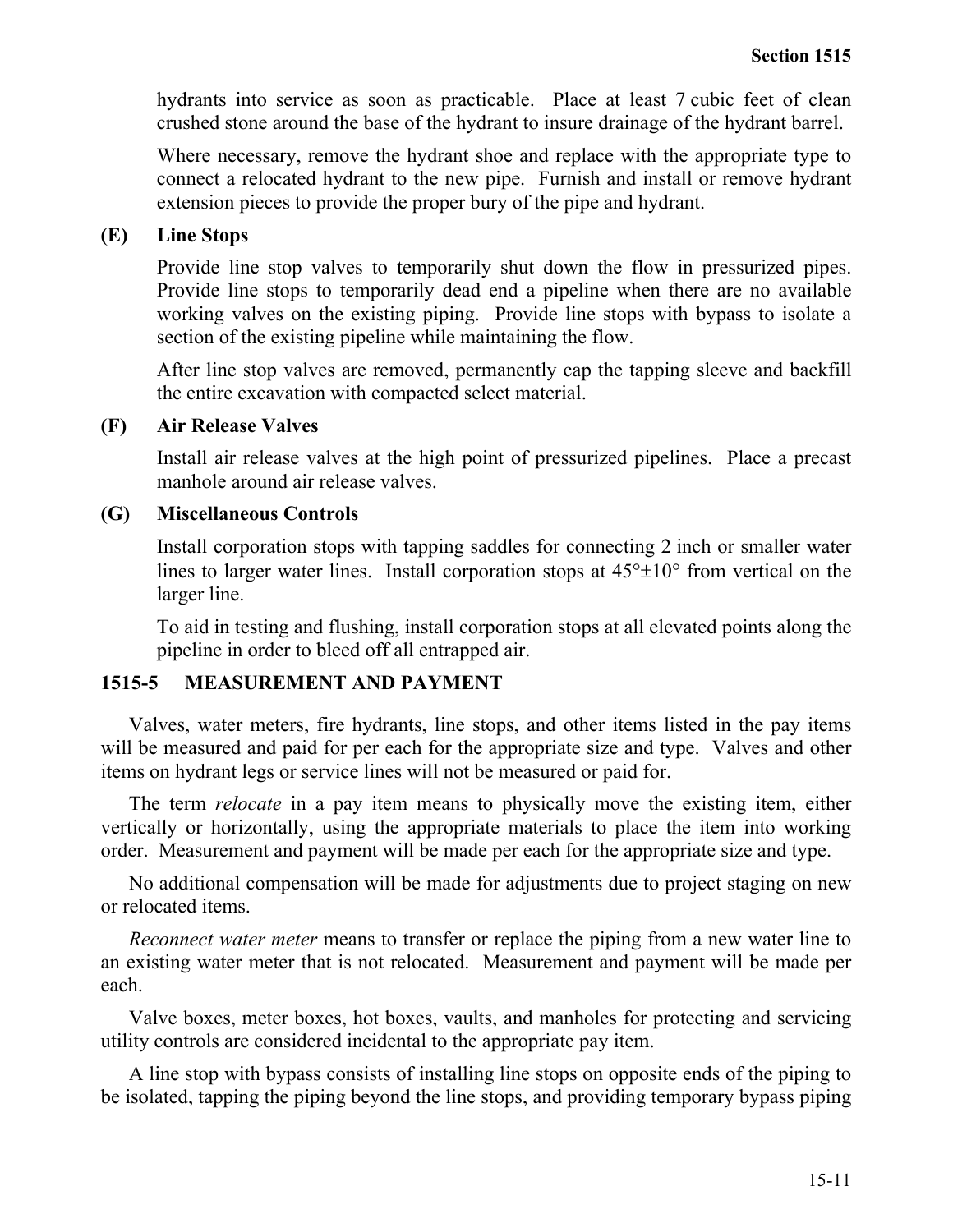between the taps. The entire assembly of valves and piping will be measured as one unit and paid for per each.

Corporation stops or other items to aid in testing and flushing of the piping are incidental items.

If the contract does not include such pay items, measurement will not be done and the items will be incidental to other contract pay items. All piping, fittings, controls, certifications, appurtenances, and other miscellaneous items necessary to place the new or relocated item in proper working condition are considered incidental.

Payment will be made under:

| <b>Pay Unit</b> |
|-----------------|
| Each            |
| Each            |
| Each            |
| Each            |
| Each            |
| Each            |
| Each            |
| Each            |
| Each            |
| Each            |
| Each            |
| Each            |
| Each            |
| Each            |
| Each            |
|                 |

# **SECTION 1520 SANITARY SEWER**

## **1520-1 DESCRIPTION**

Provide sanitary sewers suitable for transporting sewage.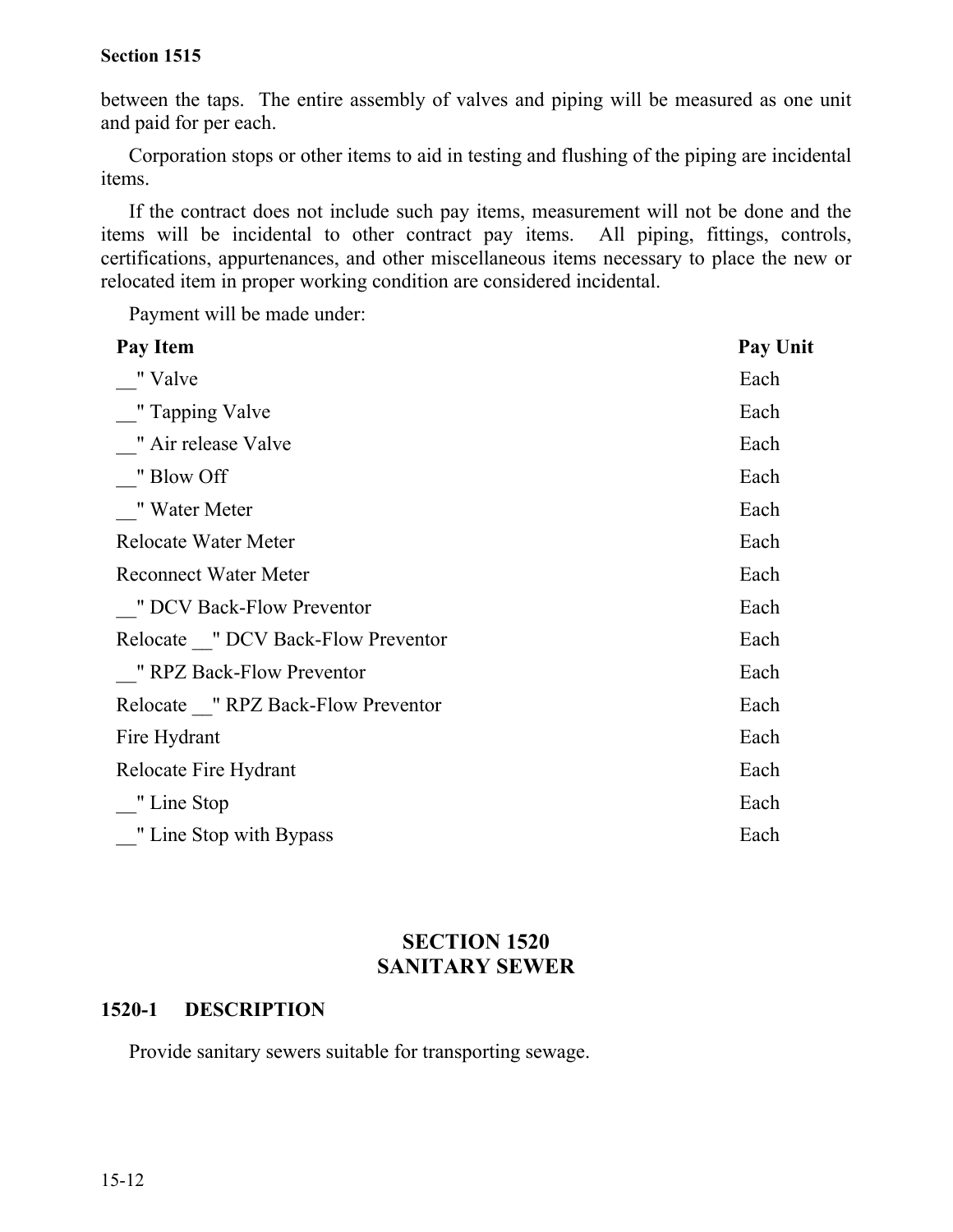## **1520-2 MATERIALS**

Refer to Division 10:

Sanitary Sewer Pipe and Fittings

Use any of the pipe specified under Section 1034 except where a particular type pipe is specified on the plans or required by Environmental regulations or Departmental policy. Verify the pipe is appropriate for the test pressure of the system and the external loading.

Use ductile iron fittings on pressurized (force main) pipelines 4 inch or larger.

Use screw type plastic or brass clean-out covers.

Use #12 AWG solid-copper wire with green insulation for the utility locator wires.

Use 2 inch wide plastic marking tape colored green with "Caution Sewer Line," or similar wording, permanently printed at 36 inch centers.

# **1520-3 CONSTRUCTION REQUIREMENTS**

Apply all the requirements in Section 1505 for excavation, trenching, pipe laying, and backfill to sanitary sewer installation.

Assemble pipe in accordance with the recommendations of the manufacturer.

Install PVC pipe in accordance with approved bedding methods.

Install vitrified clay sewer pipe in accordance with ASTM C12.

Install 4 inch minimum diameter sanitary sewer clean-outs flush with finished grade on 4 inch and 6 inch service lines. Provide clean-outs at the right of way line and at changes in direction. Do not locate clean-outs within the roadway pavement or shoulders. Provide clean-outs no more than 50 feet apart when beyond the roadway shoulders.

Use ductile iron pipe for sewers with 10% or greater slope.

Install sewer lines entering manholes with the crown at or higher than the sewer line leaving the manhole.

Install small diameter (4" or less) under existing pavement by a trenchless method at no additional compensation.

## **Gravity Sanitary Sewer**

Construct gravity sanitary sewers in conformance with NCDENR *Gravity Sewer Minimum Design Criteria*.

(1) Pipe Installation

Use fittings or saddles to connect service lines to the sewer main.

Maintain sewer flow at all times. Use temporary diversions or pumping to maintain flow when connecting proposed sewers to existing sewers. Use

**Item** Section 1034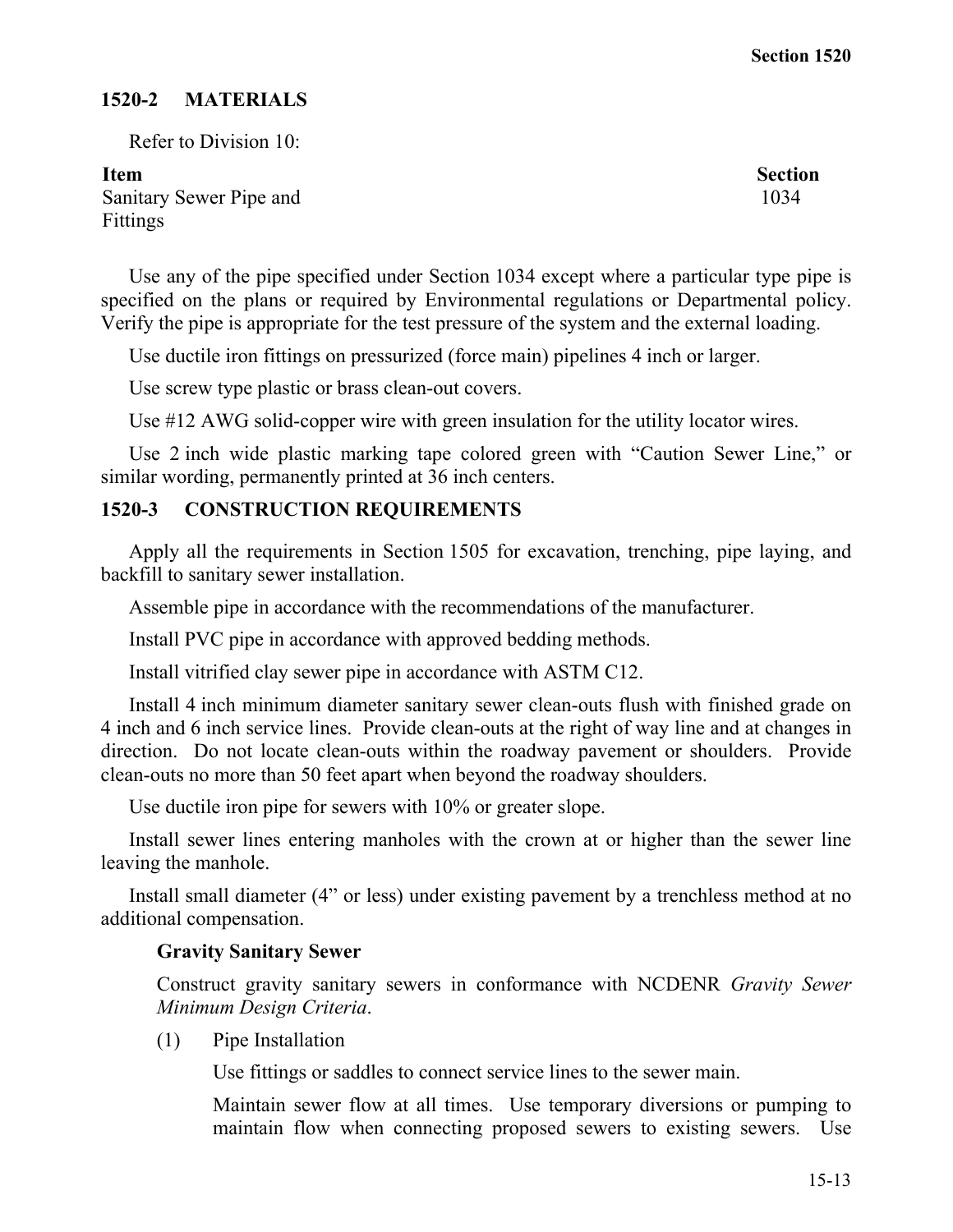engineered temporary pumping systems capable of handling full pipe flow. Use pumping systems with automatic reliable operation or constantly tended manual operation.

(2) Testing

Perform tests on newly installed sewers and altered sewers prior to placing into service. Provide all equipment, piping, controls, pumps, water, and safety devices necessary for performing the tests.

Test all gravity sewer lines for leakage using one of the following methods:

(a) Infiltration

For sewer lines greater than 3 feet below groundwater, measure the amount of water infiltrating into the pipeline between manholes during a minimum of 24 hours. Repair leaks or replace piping when the rate of infiltration exceeds **W = 0.000789LD** in which **W** equals the maximum allowable leakage in gallons per hour; **L** is the length of pipe tested in feet; and **D** is the nominal diameter of the pipe, in inches.

(b) Exfiltration

For sewer lines above groundwater, perform an exfiltration test on the pipeline between manholes. Repair leaks or replace piping when the rate of exfiltration exceeds  $W = 0.000789LD$  in which W equals the maximum allowable leakage in gallons per hour; **L** is the length of pipe tested in feet; and **D** is the nominal diameter of the pipe, in inches.

The exfiltration test shall consist of securely plugging the pipe at the lower manhole and filling the pipeline with water. Allow the water to set for 24 hours in clay or concrete pipes. Raise the water level in the upstream manhole to 3 feet above the top of pipe. After 4 hours, measure the amount of water required to bring the water level back to the level at the start of the test and record the time.

Perform exfiltration tests through a series of manhole to manhole segments to limit the length of pipe tested to between 300 feet and 1500 feet. Shorter sections may be tested with longer test times. No additional leakage allowance for manholes permitted.

(c) Air Test

In lieu of hydrostatic testing, sewer lines 24 inch in diameter or smaller may be air tested in accordance with ASTM C-828, ASTM C924 and the following. Securely plug the sewer pipe at the manholes. Fill the pipe with air to 4.0 psi and hold this pressure for 5 minutes. Reduce the pressure to 3.5 psi. Measure the time for the pressure to drop 1.0 psi to the new pressure of 2.5 psi. Exceed the minimum test time given in the chart below for test times per 100 feet for the appropriate nominal pipe diameter.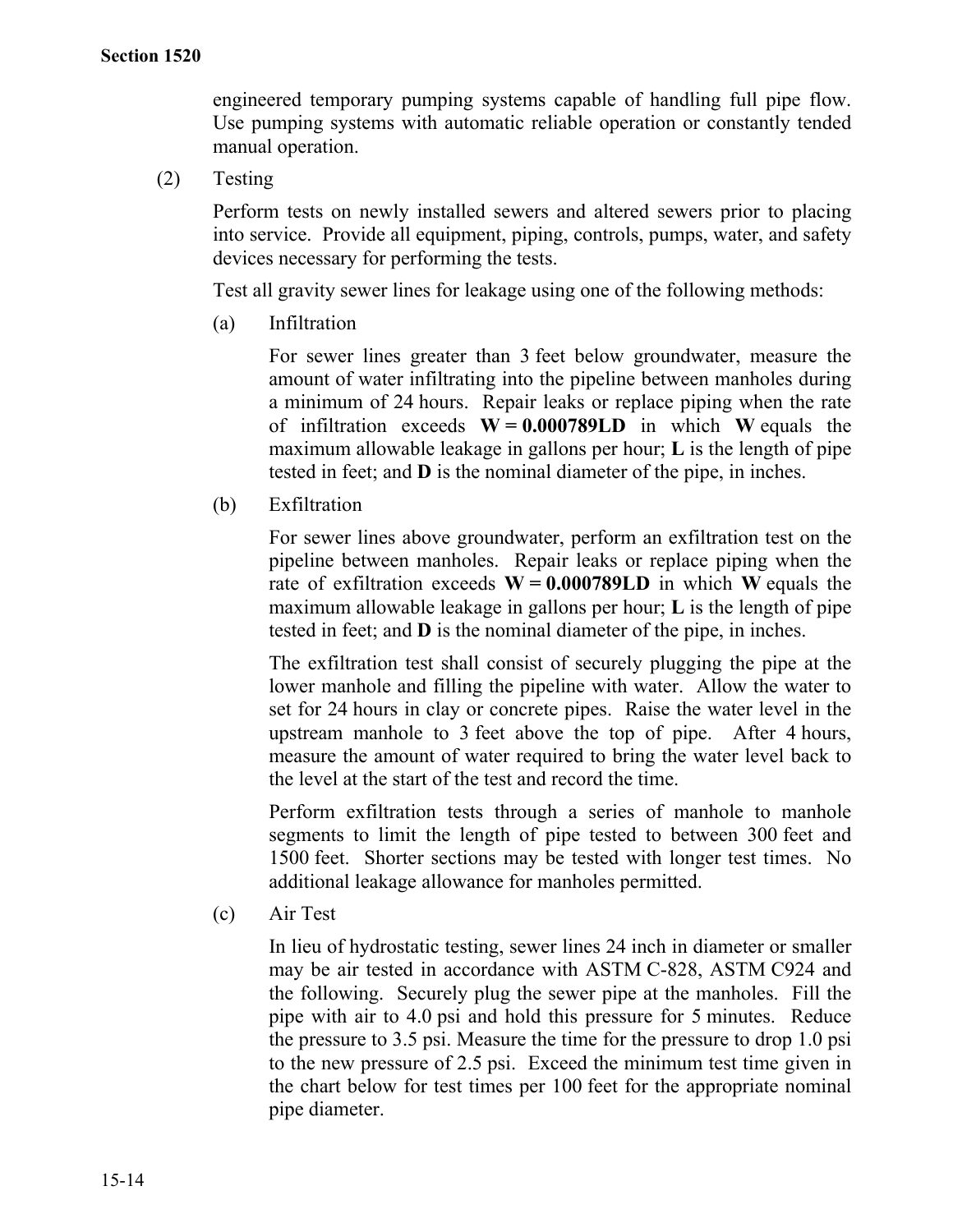| Pipe Size<br>(Inches) | <b>Test Time</b><br>$(Minutes/100$ Ft.) | Pipe Size<br>(Inches) | Test Time<br>$(Minutes/100$ Ft.) |
|-----------------------|-----------------------------------------|-----------------------|----------------------------------|
|                       | 12                                      | 18                    | 2.4                              |
| 10                    | 15                                      | 21                    | 3.0                              |
|                       | 1.8                                     | 24                    | 3.6                              |

# (d) Visual Inspection

Visually inspect sewer lines larger than 24 inch from the inside using approved cameras. Correct any leakage, rolled gaskets, or defects.

(e) Line and Grade

Test all sewers for straight alignment by lamping or using a laser.

(f) Deflection Testing

Perform deflection tests on all flexible pipes. Conduct the test after the final backfill has been in place at least 30 days to permit stabilization of the soil-pipe system. As an alternative to waiting 30 days to permit stabilization of the soil-pipe system, provide certified soil testing verifying the backfill of the trench has been compacted to at least 95% maximum density.

No pipe shall exceed a deflection of 5 percent. If deflection exceeds 5 percent, relay the pipe.

The rigid ball or nine-point mandrel used for the deflection test shall have a diameter not less than 95 percent of the base inside diameter or average inside diameter of the pipe depending on which is specified in the ASTM Specification, to which the pipe is manufactured. The pipe shall be measured in compliance with ASTM D2122 Standard Test Method of Determining Dimensions of Thermoplastic Pipe and Fittings. The test shall be performed without mechanical pulling devices.

# **(B) Force Main Sanitary Sewer**

Construct force main sewers in conformance with NCDENR "Minimum Design Criteria for the Fast-Track Permitting of Pump Stations and Force Mains."

(1) Installation

Install lines with 36 to 42 inches of cover to finished grade unless otherwise directed or approved. Install lines with greater cover for short distances to accommodate utility controls, to make tie-ins to existing facilities, to eliminate high points in the pipeline, or to provide clearance from existing or proposed utilities, drainage, other obstacles or actual field conditions.

Provide automatic air release valves at all high points.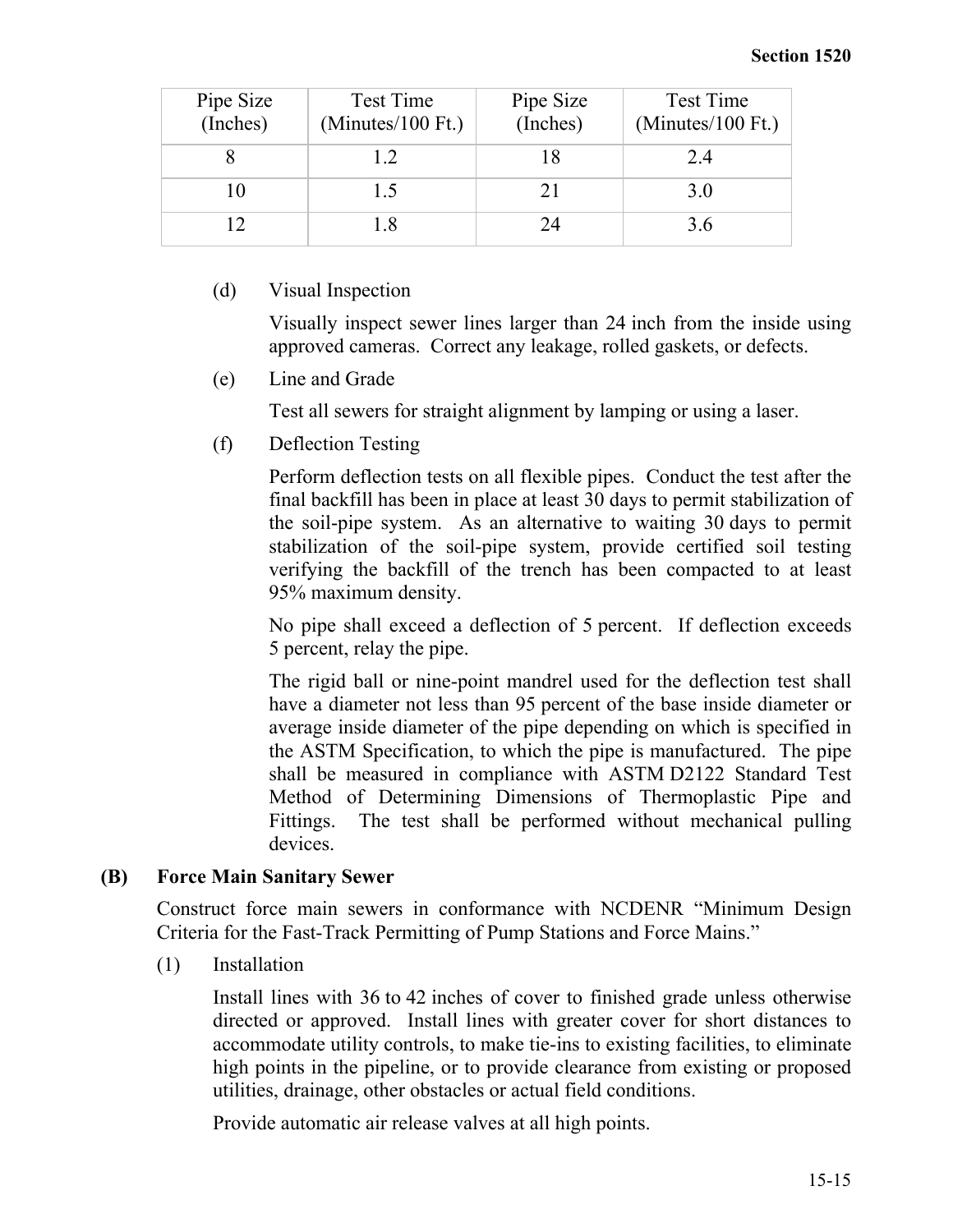(2) Testing

Perform pressure and leakage tests on newly installed force mains and altered sewers prior to placing such pipelines into service. Provide all equipment, piping, controls, pumps, water, and safety devices necessary for performing the tests and sterilization.

Test all new sewer force mains with clean water at  $200 \pm 5$  psi for a 2 hour duration. Vent all high points and expel all air. Provide certified results demonstrating leakage less than W=0.000106LD in which W equals the allowable leakage in gallons per hour; L is the length of pipe tested in feet; and D is the nominal diameter of the pipe, in inches.

Repair leaks using approved methods or replace pipe, controls, or appurtenances as necessary to reduce leakage. Additionally, repair any leaks that are visible after 2 hours duration.

## **1520-4 MEASUREMENT AND PAYMENT**

*Sanitary gravity sewer* and *force main sewer* will be measured from end to end in place with no deduction for length through manholes, valves, or fittings and paid for per linear foot for the appropriate size. Where two different sizes enter or go from a manhole, each size will be measured to the center of the manhole. Unless otherwise shown on the plans, branch connections, ells, or other fixtures will be included in the length measurement.

*Sanitary sewer clean-out* will be measured and paid for per each. No measurement or payment of service lines will be made.

Payment will be made under:

| Pay Item                 | Pay Unit    |
|--------------------------|-------------|
| " Sanitary Gravity Sewer | Linear Foot |
| " Force Main Sewer       | Linear Foot |
| Sanitary Sewer Clean-Out | Each        |
|                          |             |

# **SECTION 1525 UTILITY MANHOLES**

# **1525-1 DESCRIPTION**

Provide utility manholes on water and sanitary sewer lines.

## **1525-2 MATERIALS.**

Refer to Division 10:

Portland Cement Concrete 1000 and 1000 and 1000 and 1000 and 1000 and 1000 and 1000 and 1000 and 1000 and 1000 and 1000 and 1000 and 1000 and 1000 and 1000 and 1000 and 1000 and 1000 and 1000 and 1000 and 1000 and 1000 and

**Item Section**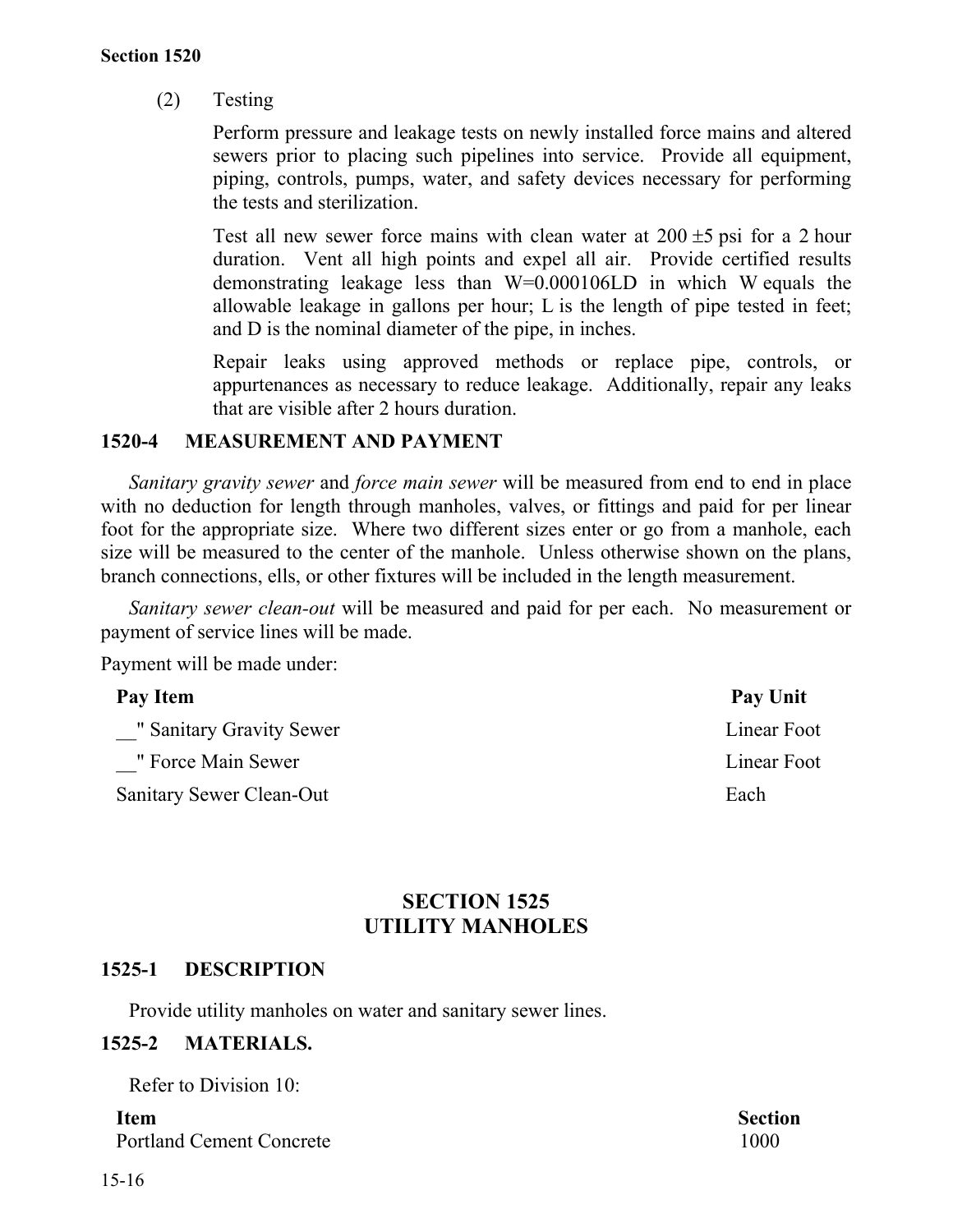| <b>Curing Agents</b>          | 1026          |
|-------------------------------|---------------|
| <b>Brick</b>                  | $1040 - 1$    |
| Concrete Block                | 1040-2        |
| Mortar                        | 1040-8        |
| <b>Precast Concrete Units</b> | 1077          |
| Reinforcing Steel             | 1070          |
| <b>Structural Steel</b>       | 1072          |
| <b>Steps</b>                  | 1074-8        |
| <b>Gray Iron Castings</b>     | $1074 - 7(B)$ |
| <b>Select Material</b>        | 1016          |

Use precast concrete manholes with monolithic bottoms which conform to ASTM C478, AASHTO M199, and are as shown on the plans or in Roadway Standard Drawings. Use ASTM C-443 gaskets or AASHTO M198 flexible sealants for joints between precast manhole sections. Use resilient connectors for piping conforming to ASTM C923. Use ASTM A48 Class 35 cast iron or Grade 60 steel reinforcement steps with polypropylene plastic coating.

Use manhole frames and covers made of cast iron conforming to ASTM A48 Class 35, which are traffic bearing, have machined contact surfaces and are sized as shown. Use covers with 2 one-inch diameter air vents for vented manholes and use solid, non-vented covers with gaskets for watertight installation. Use covers with "Sanitary Sewer" or "Water" cast in large letters as appropriate for the type of utility.

Use Class B concrete unless otherwise indicated on the plans.

Use cement grout meeting the requirements of Article 1040-9 except use the mix portions of 1 part portland cement to 2 parts mortar sand.

# **1525-3 CONSTRUCTION REQUIREMENTS**

Apply all the requirements in Section 1505 for excavation, trenching, pipe laying, and backfill.

Make connections of pipe to manholes in cored or precast holes using a resilient connector. Use horseshoe type holes only when approved. For horseshoe type holes wrap the pipe with a butyl rubber gasket and fill the space between the pipe and manhole with a non-shrinking grout.

Provide an outside drop assembly on manholes for sewer pipes entering with 2 ½ feet or more vertical drop. Inside drop assemblies may be used for connections to existing manholes when the drop exceeds 5 feet and the manhole diameter is greater than 4 feet.

In sewer manholes over 3 feet in depth, provide steps spaced 16 inches on center. Install steps in line with the effluent opening unless otherwise specified.

Construct invert channels to confine and direct the flow through sanitary sewer manholes. Use smooth finished invert channels that provide easy transition from inlet to outlet. Finish the benches or shelves to a non-slip texture and slope toward the invert channel. Precast invert channels are recommended but not required.

**Section 1525**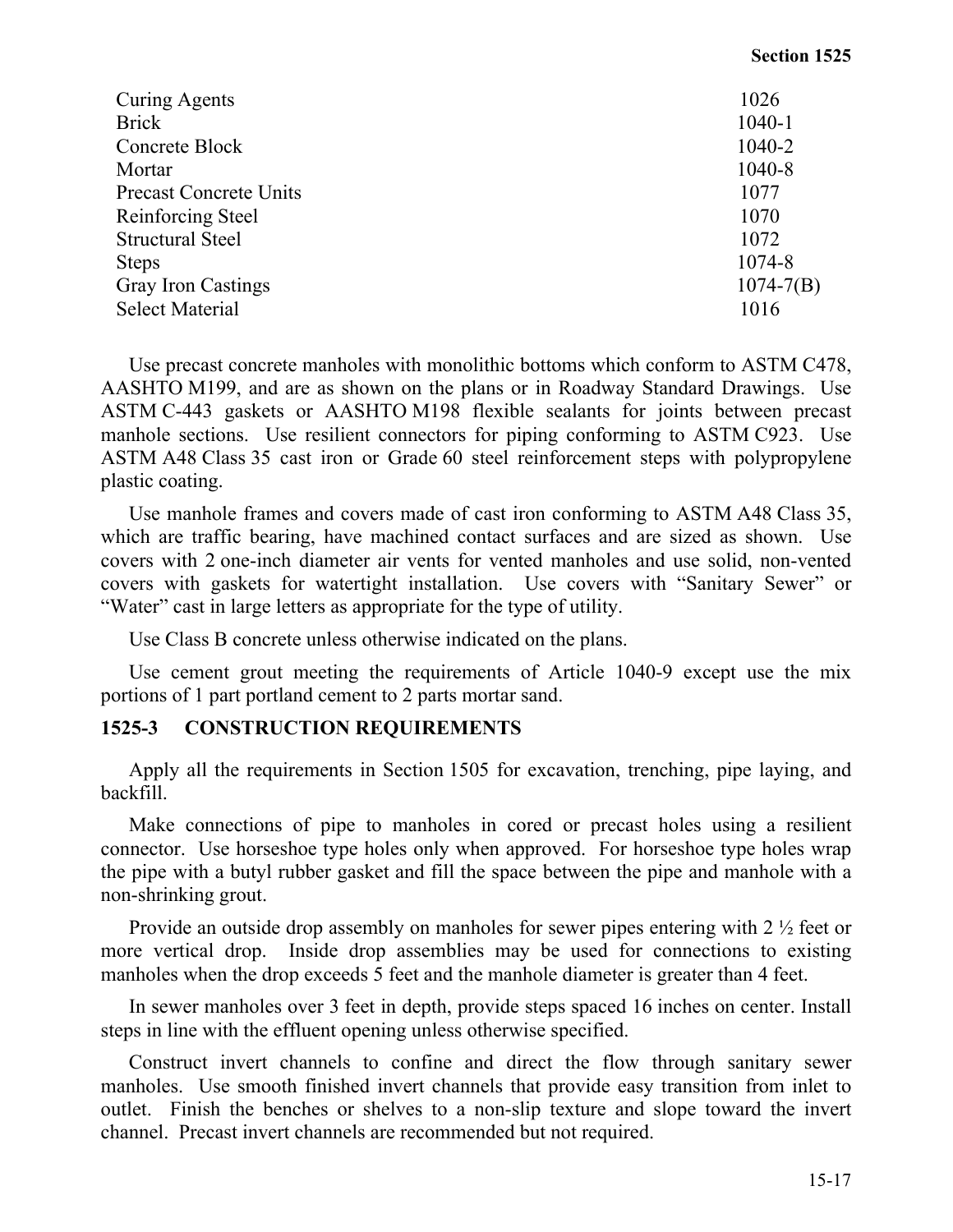On deep manholes, a transition type manhole may be used provided there is a minimum of 6 feet from the manhole bench to the transition cone and the Engineer approves.

Construct manholes with the top of the cover

| Location                                                | Top height above finished grade                                                                                   |
|---------------------------------------------------------|-------------------------------------------------------------------------------------------------------------------|
| Roadway pavement                                        | Flush $\pm\frac{1}{4}$                                                                                            |
| Driveways, sidewalks, Parking lots                      | Flush $\pm \frac{1}{2}$ "                                                                                         |
| Vehicle Recovery Area                                   | Flush $\pm$ 3"                                                                                                    |
| Manicured Areas, such as lawns                          | Flush to $+2$ " with concrete pad                                                                                 |
| Flood Zones less than 3 feet above<br>finished grade    | 1 foot above 100 year flood elevation                                                                             |
| Flood Zones greater than 3 feet above<br>finished grade | 2 feet above finished grade<br>with<br>watertight frame and cover and vent<br>pipe to 1 foot above 100 year flood |
| Other areas                                             | 2 feet above finished grade                                                                                       |

For manholes installed prior to finished grading or paving, construct the top flush with the current grade to provide access during all phases of construction and adjust as grading and paving work progresses in accordance with Section 858.

# **(A) Cast-In-Place Concrete, Brick, and Block Masonry**

Construct concrete manholes in accordance with Section 825 with an ordinary surface finish. Construct brick masonry in accordance with Section 830. Furnish and place reinforcing steel in accordance with Section 425. Construct block masonry in accordance with Section 834 except that reinforcing will not be required.

Where necessary to fit field conditions, vary the dimensions of the manhole and footings as directed.

# **(B) Installation of Precast Units**

Assemble precast manhole units in accordance with the manufacturer's instructions and grout together to form a sound structural unit. Fill all lifting holes with nonshrink grout. Where it is necessary to use cast-in-place, brick masonry, or block masonry construction as part of the structure, apply the requirements of Subarticle 1525-4 (B) to such construction.

# **(C) Fittings and Connections**

Where fittings enter the manhole, place them as the work is built up, thoroughly bonded, and accurately spaced and aligned.

Make pipe connections so that the pipe does not project beyond the inside wall of the manhole, and grout smooth and uniform surfaces on the inside of the manhole.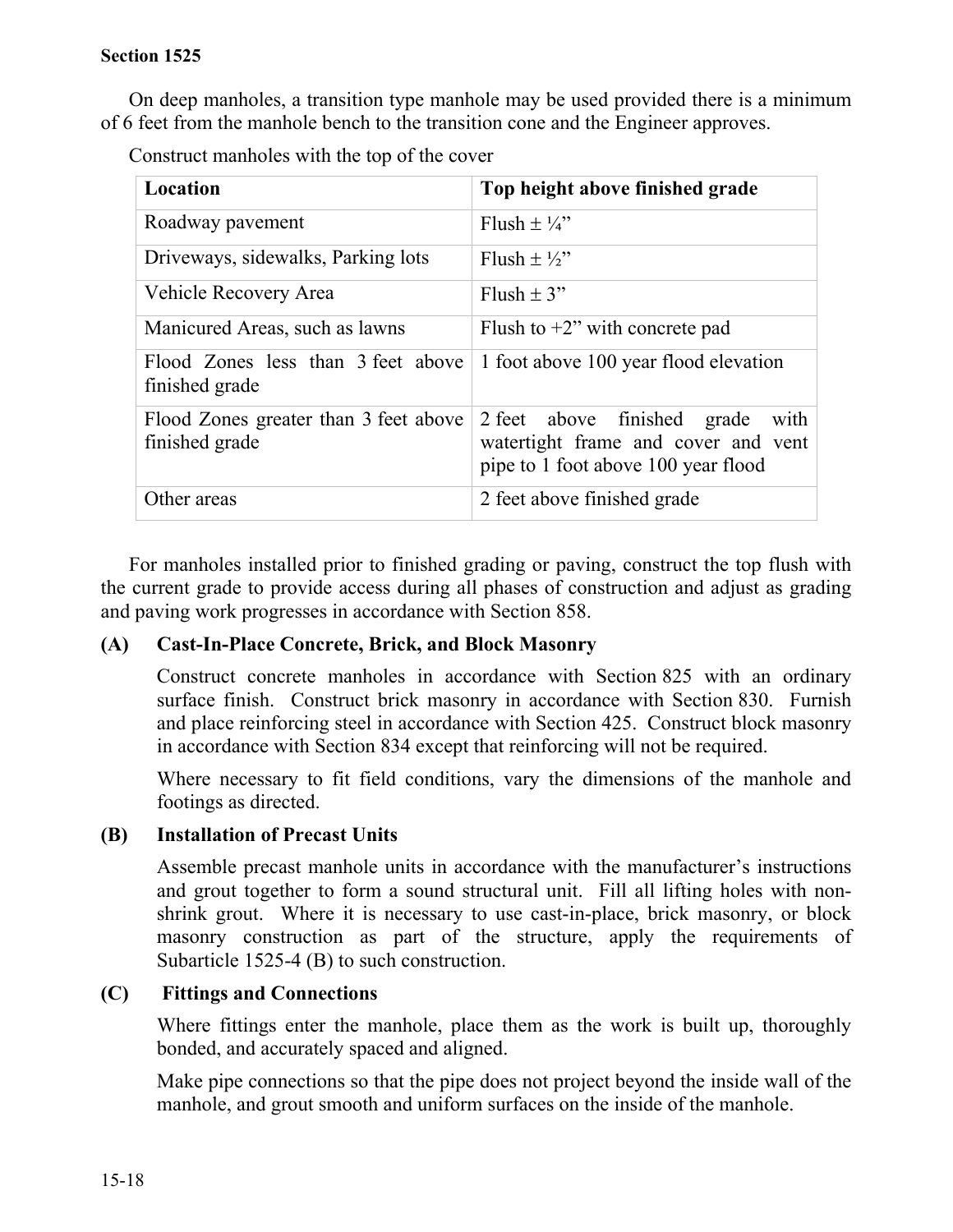Set metal frames for covers in full mortar beds and mechanically secure by an approved method.

#### **(D) Testing**

Vacuum test all manholes prior to grouting and backfilling. Test according to ASTM C1244.

#### **1525-4 MEASUREMENT AND PAYMENT**

The height of the manhole will be measured and paid to the nearest tenth of a foot from the inside bottom (invert) of the manhole to the final finished top of the manhole ring.

Utility manholes will be measured and paid for by appropriate diameter per each for manholes of 0 to 6 feet height and per linear foot of height over 6 feet. No additional payment will be made for adjusting manholes to finished grade.

Drop assemblies will be incidental.

Payment will be made under:

#### Pay Item Pay Unit

' Dia Utility Manhole Each

Utility Manhole Wall  $\blacksquare$  Dia Linear Foot

# **SECTION 1530 ABANDON OR REMOVE UTILITIES**

## **1530-1 DESCRIPTION**

Abandon or remove utility facilities.

## **1530-2 MATERIALS**

Refer to Division 10:

## **Item** Section Portland Cement Concrete 1000 and the 1000 and the 1000 and the 1000 and the 1000 and the 1000 and the 1000 and the 1000 and the 1000 and the 1000 and the 1000 and the 1000 and the 1000 and the 1000 and the 1000 and the 10 Select Materials 1016 Cement Grout 1040-9 Flowable Fill 340

Prepare cement grout to a consistency that will flow and be vibrated in order for the mix to flow uniformly into the pipe to be filled.

Use flowable fill in accordance with Section 340.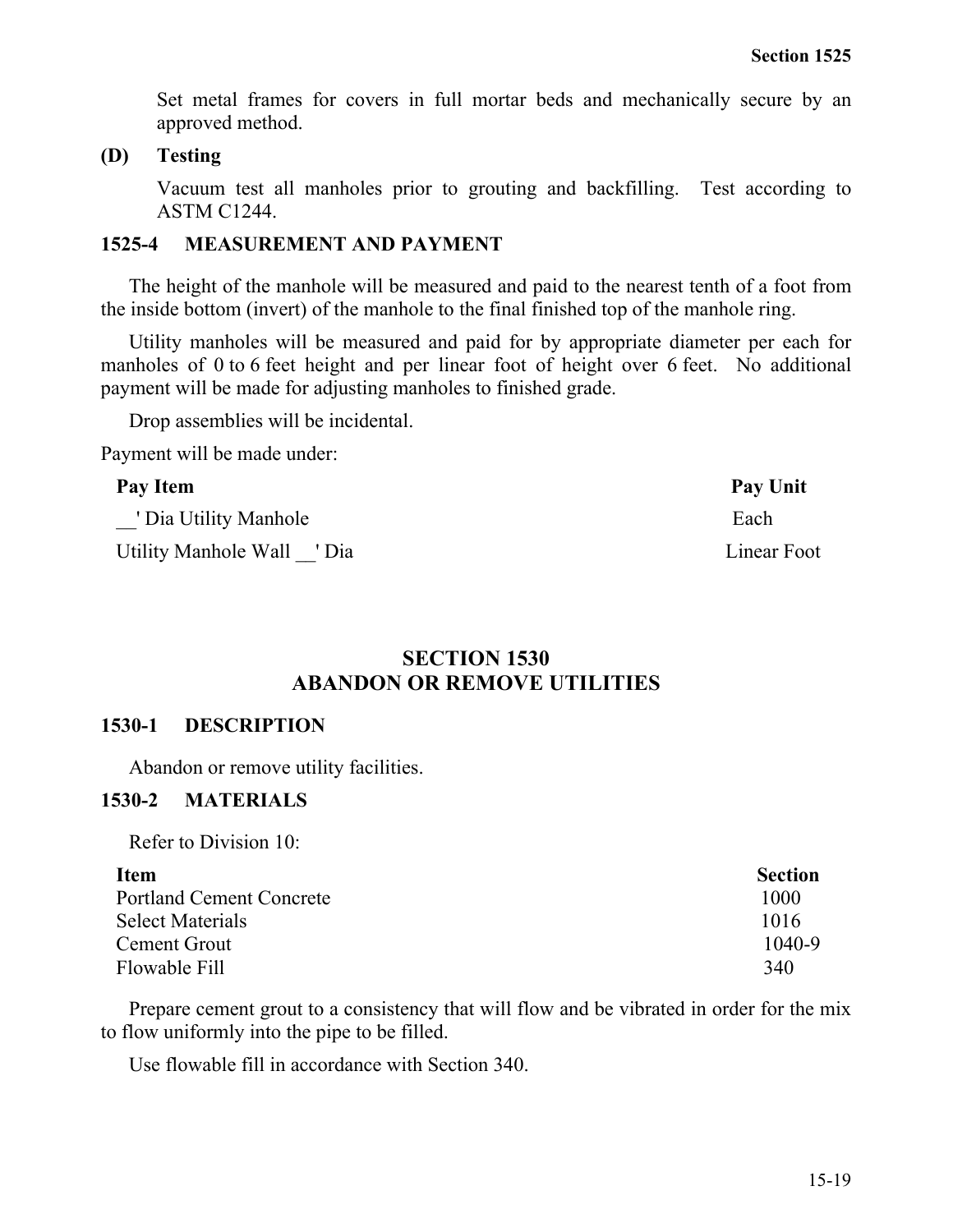# **1530-3 CONSTRUCTION REQUIREMENTS**

Apply all the requirements in Section 1505 for excavation, trenching, pipe laying, and backfill.

# **(A) Abandoning Pipe**

Abandon utility pipes shown on the plans or designated by the Engineer by emptying the pipeline contents and plugging the ends with portland cement grout or flowable fill. Use the construction methods in Subarticle 340-3.

Fill or remove the following abandoned utility pipes:

- (1) Pipe larger than 24 inches.
- (2) Pipe located within the greater of the roadway typical section or the project slope stake line and one of the following:
	- (a) Pipe 12 inches to 24 inches diameter located less than 20 feet below finished grade.
	- (b) Pipe 6 inches to 12 inches diameter located less than 12 feet below finished grade and not made of cast iron, ductile iron or PVC.
	- (c) Located below groundwater table that could become a conduit for water movement.

Excavate, remove, and dispose of properly any abandoned pipe to be removed. Backfill the resulting trench and properly compact using local excavated material or select backfill as required.

Fill abandoned pipe with grout or flowable fill to at least 90% full.

Remove any abandoned utility pipe exposed by grading operations to a minimum depth of 12 inches below subgrade elevation of the proposed roadbed or completed grading template.

Plug all abandoned utility pipes. Use grout to plug all abandoned utility pipes at the entrance to all manholes whether the manhole is to be abandoned or not. Use grout to plug all abandoned water mains after new mains are placed in service.

# **(B) Abandoning Manholes:**

Abandon utility manholes in the construction limits by removing the top of the manhole to the manhole spring line or to an elevation of 2 feet below the roadway subgrade, whichever is greater, and filling the manhole barrel with approved material.

Plug connecting utility pipes before filling or removing the manhole.

Remove the manhole taper, wall, and base on all manholes to be removed.

Removed frames and covers become the property of the Contractor for proper disposal.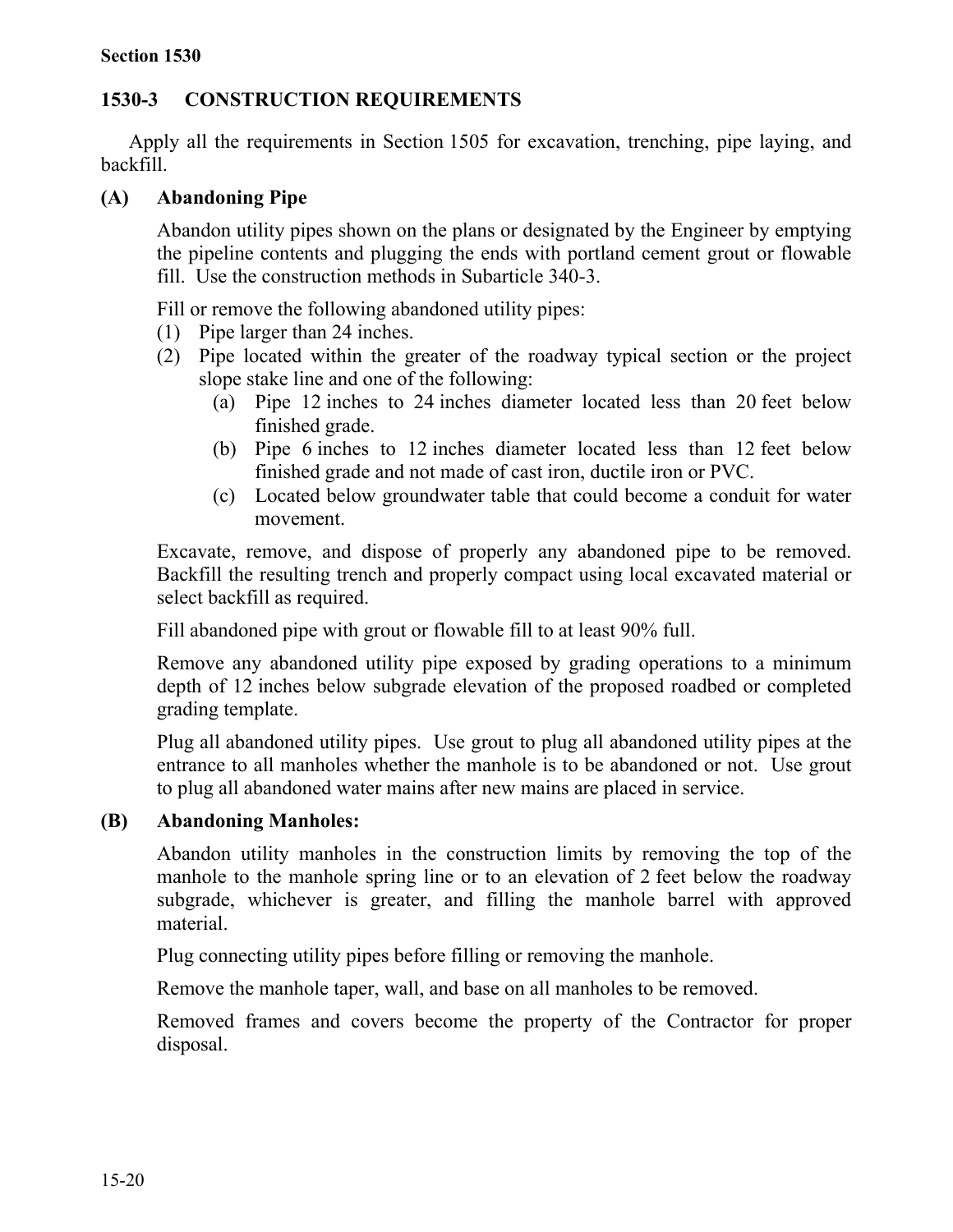## **(C) Remove Water Meter:**

Remove water meters by disconnecting and plugging the water service piping at the source main and plugging the piping at the right of way line. Return the meter to the utility owner. Dispose of all other parts, piping and boxes.

## **(D) Remove Fire Hydrant:**

Remove fire hydrants by disconnecting and plugging the hydrant leg piping as close to the water main as possible. If the hydrant valve is within 4 feet of the main, close the valve, plug the outlet side of the valve and remove the valve box.

Removed hydrants become the property of the Contractor for proper disposal.

## **1530-4 MEASUREMENT AND PAYMENT**

Utility pipe that is abandoned by filling or removal will be measured and paid for by the linear foot for the size of pipe. Utility pipe that is abandoned by plugging the ends only and leaving in place will not be measured or paid for. Cement grout used for plugging of abandoned utility pipe is incidental to the various utility items. Utility pipe that is removed by other work of the contract will be incidental to the other work.

*Abandon Utility Manholes* will be measured and paid for per each.

*Remove Utility Manholes* will be measured and paid for per each.

*Remove Utility Water Meters* and *Remove Fire Hydrants* will be measured and paid for per each.

Payment will be made under:

| Pay Item                       | <b>Pay Unit</b> |
|--------------------------------|-----------------|
| Abandon "Utility Pipe          | Linear Foot     |
| <b>Abandon Utility Manhole</b> | Each            |
| <b>Remove Utility Manhole</b>  | Each            |
| <b>Remove Water Meter</b>      | Each            |
| Remove Fire Hydrant            | Each            |

# **SECTION 1540 ENCASEMENT**

## **1540-1 DESCRIPTION**

Furnish and install encasement or casing pipes. For the purposes of this specification the words encasement, casing, encasement pipe and casing pipe are interchangeable.

## **1540-2 MATERIAL**

Refer to Division 10: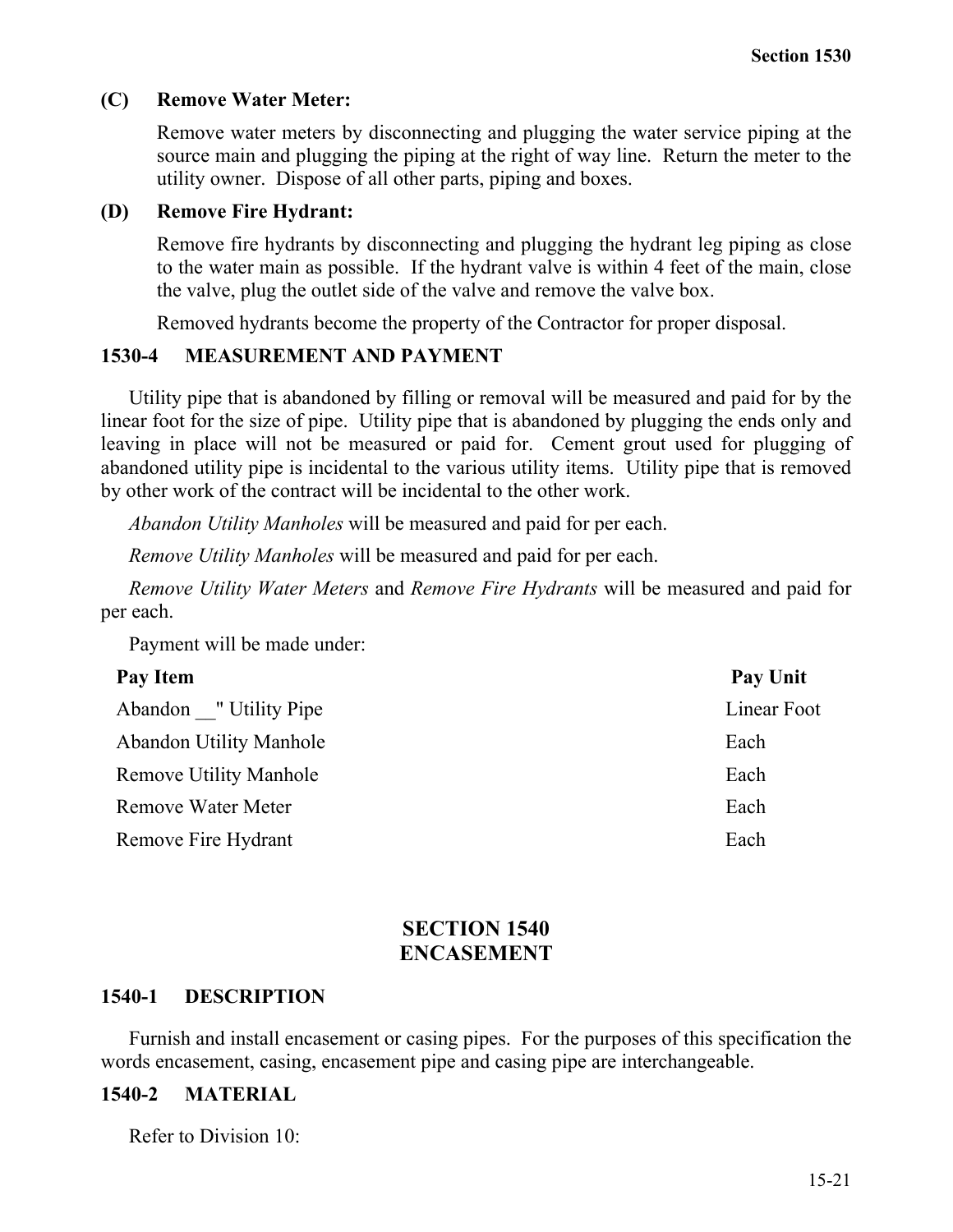| <b>Item</b>                  | <b>Section</b> |
|------------------------------|----------------|
| <b>Steel Encasement Pipe</b> | $1036-4$ (B)   |
| <b>Treated Timber</b>        | 1082-2         |
| Concrete Pipe                | 1034-3         |
| <b>PVC</b> Pipe              | 1034-2         |
| Vitrified Clay Pipe          | 1034-1         |
| Flowable Fill                | $340 - 2$      |

Other pipe as designed by a licensed Professional Engineer.

Submit material certifications and obtain approval from the Engineer prior to installation.

# **CONSTRUCTION REQUIREMENTS**

# **(A) Open Cut**

Apply all the requirements in Section 1505 for excavation, trenching, pipe laying, and backfill.

# **(B) Jointing**

Provide watertight joints on casing pipe less than 36 inches in diameter.

# **(C) Welding**

Butt weld steel encasement pipe. Weld continuously around the circumference of the pipe to ensure that welds are watertight. Do not leave unwelded sections or holes in joints.

# **(D) Marker Posts**

Mark encasements for future use with a treated wooden marker post. Place wooden marker post at the right of way or at the ends of encasements if encasements extend beyond the right of way.

# **(E) Carrier Pipe Installation**

Install carrier pipe through casing using spacers or insulators to support the carrier pipe. Place spacers at intervals sufficient to support the carrier pipe without sagging. Install spacers sized to raise the carrier pipe bells above the encasement pipe invert.

Seal ends of casing with concrete, brick or other approved materials. Ensure drainage of encasement by leaving a 1 inch diameter weep hole in the seal of the lower end of the encasement.

# **(F) Casing Pipe Fill**

Pump or place flowable fill into the annular void between the carrier pipe and casing pipes 36 inches or larger.

# **1540-4 MEASUREMENT AND PAYMENT**

*Encasement pipe* will be measured from end to end and paid for at the contract unit price per linear foot for each size.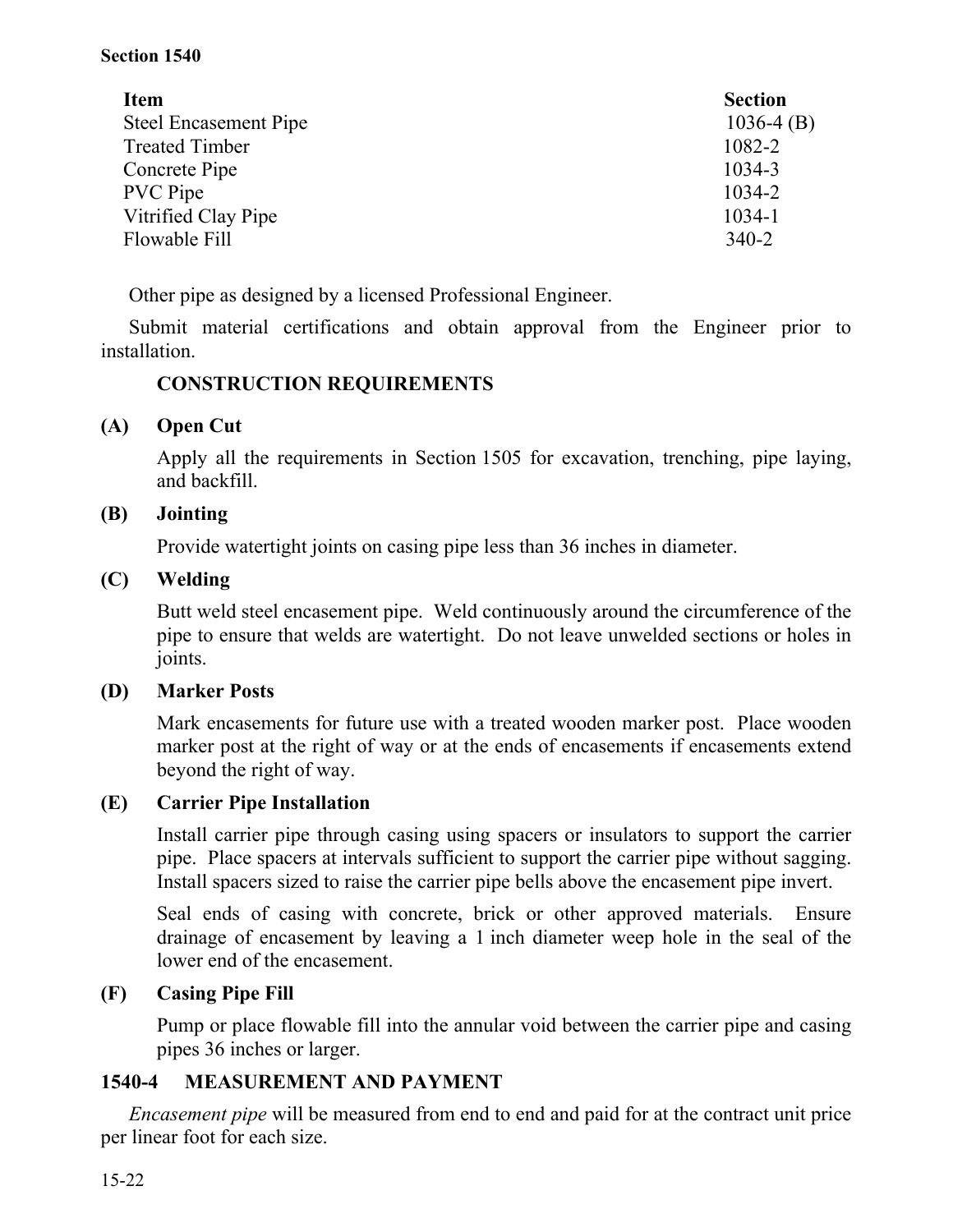Payment will be made under:

\_\_" Encasement Pipe Linear Foot

Pay Item Pay Unit

# **SECTION 1550 TRENCHLESS INSTALLATION OF UTILITIES**

#### **1550-1 DESCRIPTION**

Install pipe using a trenchless method. Pipe refers to the specified pipe, which may be the primary carrier pipe or an encasement pipe. Shoring means the earth support system used for installing the pipe. The terms for encasement, casing, encasement pipe and casing pipe are interchangeable. Casing is considered shoring except where specified.

A Professional Engineer shall design the method and certify the work will not damage the roadway above or endanger the roadway user.

## **1550-2 MATERIAL**

Refer to Division 10:

| <b>Item</b>              | <b>Section</b> |
|--------------------------|----------------|
| <b>Encasement Pipe</b>   | 1540           |
| <b>Treated Timber</b>    | 1082-2         |
| Grout                    | 1040-9         |
| Flowable Fill            | 340            |
| <b>Structural Timber</b> | 1082           |
| <b>Structural Steel</b>  | 1072           |
| Concrete                 | 1000           |

Use pipe joints that are modified to suit the installation method. Provide engineering calculations for piping and shoring. Submit material certifications and obtain approval from the Department's Engineer prior to installation.

Use steel or concrete liner plates. Steel tunnel liner plates shall meet the requirements of AASHTO Section 16 and Section 25 *Standard Specifications for Highway Bridges*. Concrete liner plates shall meet AASHTO specifications.

Drilling fluids consist of water, bentonite and polymer additives.

Other materials will be considered with adequate design and quality control.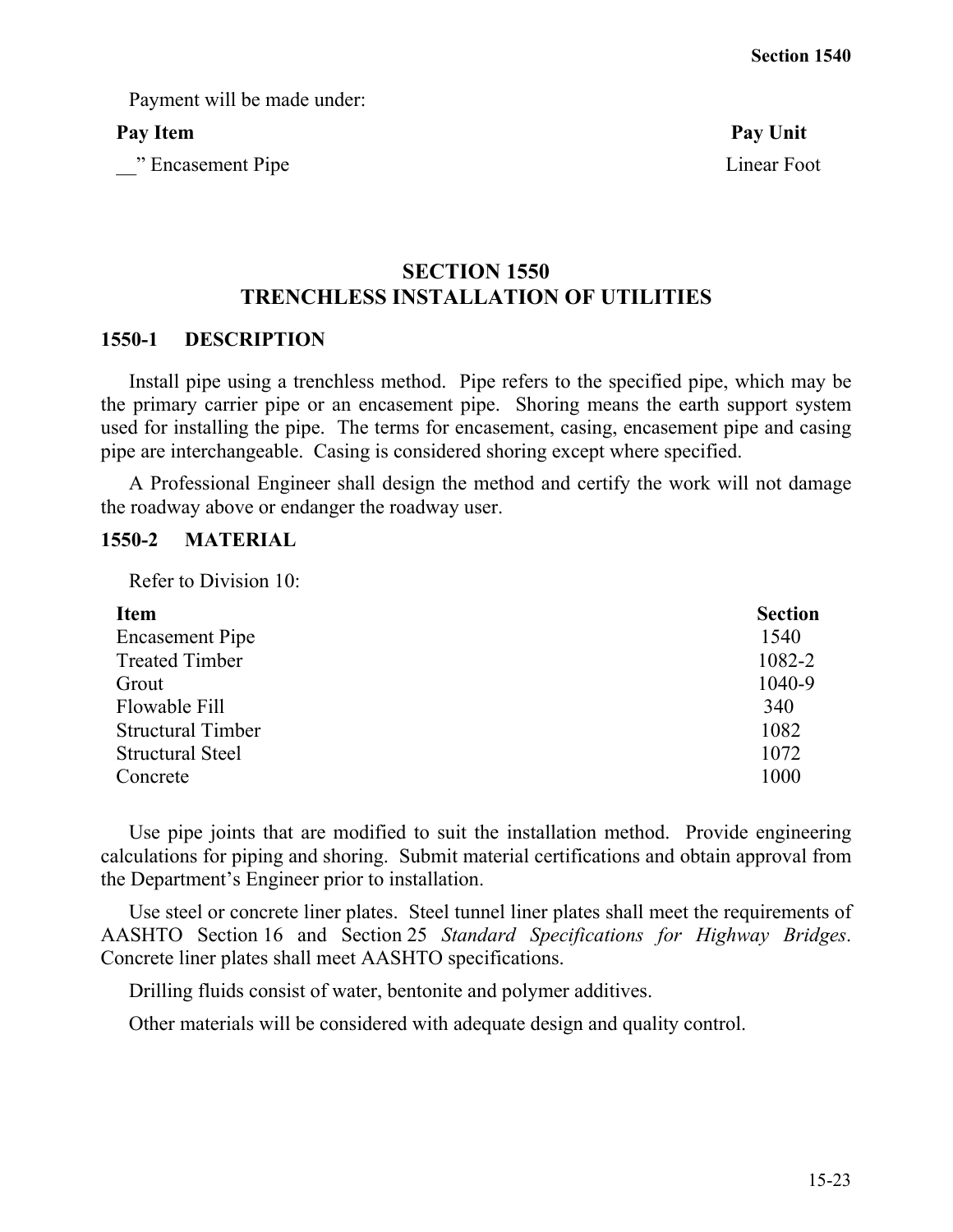# **1550-3 CONSTRUCTION REQUIREMENTS**

# **(A) General**

Apply all the requirements in Section 1505 for excavation, trenching, pipe laying, and backfill.

Install the pipe to the lines and grades shown on the plans. Use workers that are skilled in the method of construction. Construct with good workmanship by skilled workers along with proper safety precautions.

Locate ends of trenchless construction and pits beyond the vehicle recovery area of the roadway. The vehicle recovery area may be reduced using acceptable traffic control methods.

# **(B) Design**

Assess soil conditions expected during trenchless operations.

Use a trenchless method appropriate for the field conditions and for the specified pipe. Design the method to insure no settlement of the pipe or the completed roadway section. Use methods of construction and installation that will not disturb the soils outside of the immediate vicinity of the pipeline or pits.

Before construction, provide detailed plans for the method of installation certified by a Professional Engineer. Provide certified calculations demonstrating the method of installation as safe and of minimal risk. Provide certified calculations of the structural adequacy of all materials. The design shall meet the applicable requirements of *AASHTO Standard Specifications for Highway Bridges*. A Professional Engineer shall certify changes or modifications to the designed method as needed for actual field conditions.

# **(C) Water control**

Provide groundwater control and removal as appropriate for the method of excavation and installation. Remove the groundwater using an engineered dewatering system. Keep surface waters out of the excavation and pits.

# **(D) Shoring**

Maintain continuous and active support (shoring) to the soils surrounding both the pit and the trenchless excavation. Provide temporary or permanent shoring, as needed. Provide temporary shoring to maintain the hole or pit excavation for the duration of the work. Casing pipe 36 inches and larger, tunnel liner, pit and trench shoring, and shoring that is not certified for permanent use is considered temporary. Provide permanent shoring when desired or specified to maintain the open hole for an indefinite time. Permanent shoring requires certification of durability and a design life of 100+ years.

Fill all voids around the excavation and shoring with structural fill material as work progresses. Fill the annular space between the specified pipe and temporary shoring.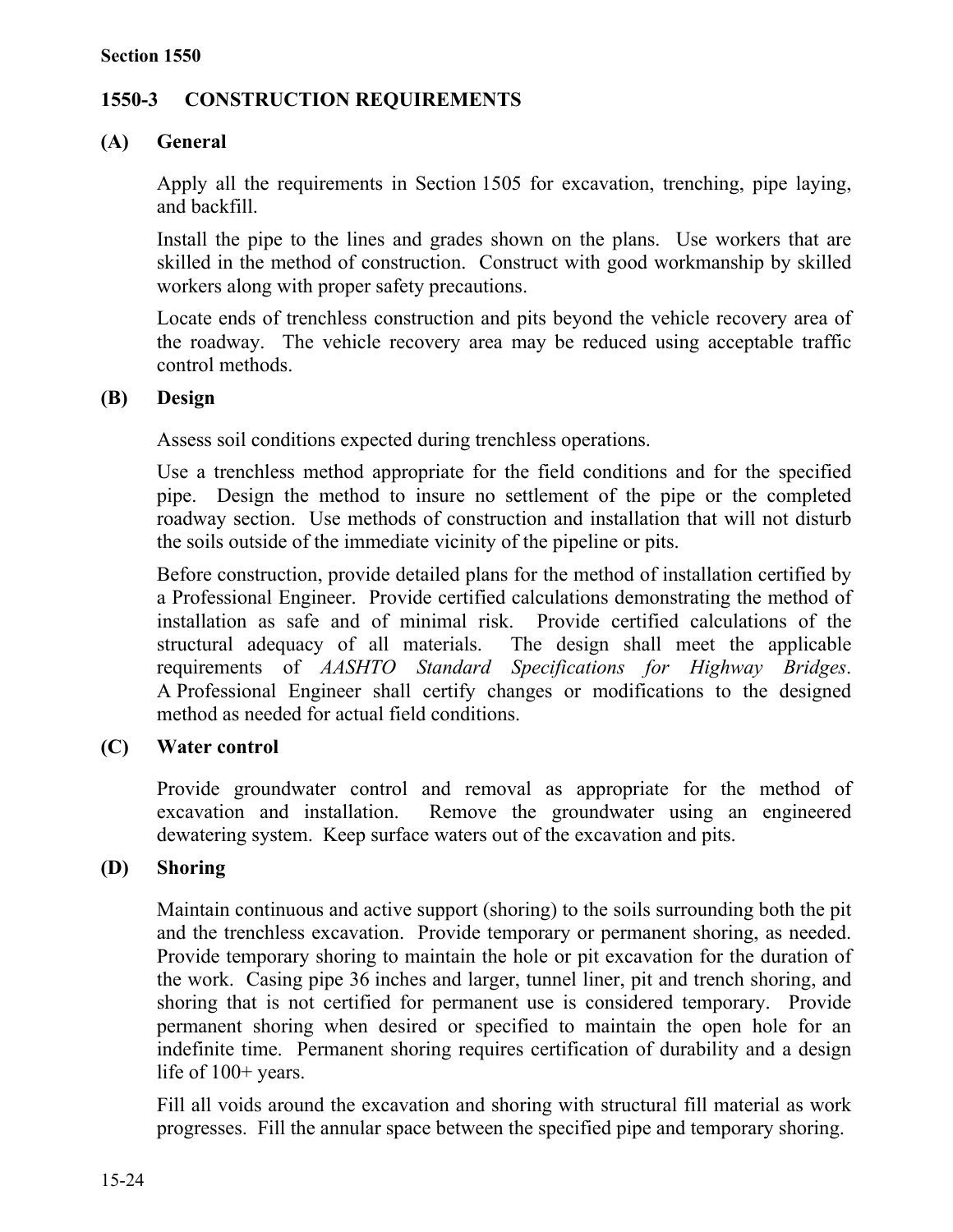Either work continuously (24 hours/day and 7 days/week) on the operations from the time the excavation begins through the filling of voids or use an engineered system for shoring the excavation during work stoppage.

# **(E) Pre-Construction Meeting**

The Contractor shall conduct a pre-construction meeting with the Department's Engineer to review the proposed method for installation of the pipe. Conduct the meeting at least 48 hours before beginning installation. The meeting shall consist of, but is not limited to:

- (1) Presentation of the construction methods for understanding by all involved.
- (2) Presentation of methods for filling any potential voids around the pipe.
- (3) Advising the Department's Engineer of any work to be observed for *"Not In Soil"* classification.
- (4) Demonstrating that appropriate equipment and materials are on site.
- (5) Providing a progress schedule.
- (6) Demonstrating ability to react to failures or roadway settlement.

# **1550-4 TRENCHLESS METHODS**

# **(A) Bore and Jack**

For bore holes up to 6 inches diameter in stable ground, the hole may be augured and the pipe pushed or jacked through the cleaned out hole. For bore holes greater than 6 inches, provide continuous support of the hole by simultaneously jacking the pipe or casing into the hole.

Use equipment suitably sized and designed to simultaneously bore or drill the soil or rock while pushing or jacking piping on a controlled grade. Position the cutter head within one diameter of the leading edge of the piping. In cohesive, dense, and dry soils and rock, position the cutter head in front of the leading edge. In non-cohesive or loose soils, position the cutter head inside the piping.

Dry bore only, do not use jetting or wet boring methods. Use drilling fluids only on the outside of piping for lubrication or hole stabilization.

Minimize over bore, match cutter diameter to the outside diameter of the encasement pipe. Limit overbore to 5% of bore diameter or 2 inches, whichever is less.

Provide steering controls as necessary to maintain line and grade.

# **(B) Directional Drilling**

For drilled holes up to 6 inches diameter in stable ground, the hole may be drilled and reamed followed by pulling the pipe into the hole within 8 hours. For drilled holes greater than 6 inches, simultaneously pull the pipe or casing into the hole as reaming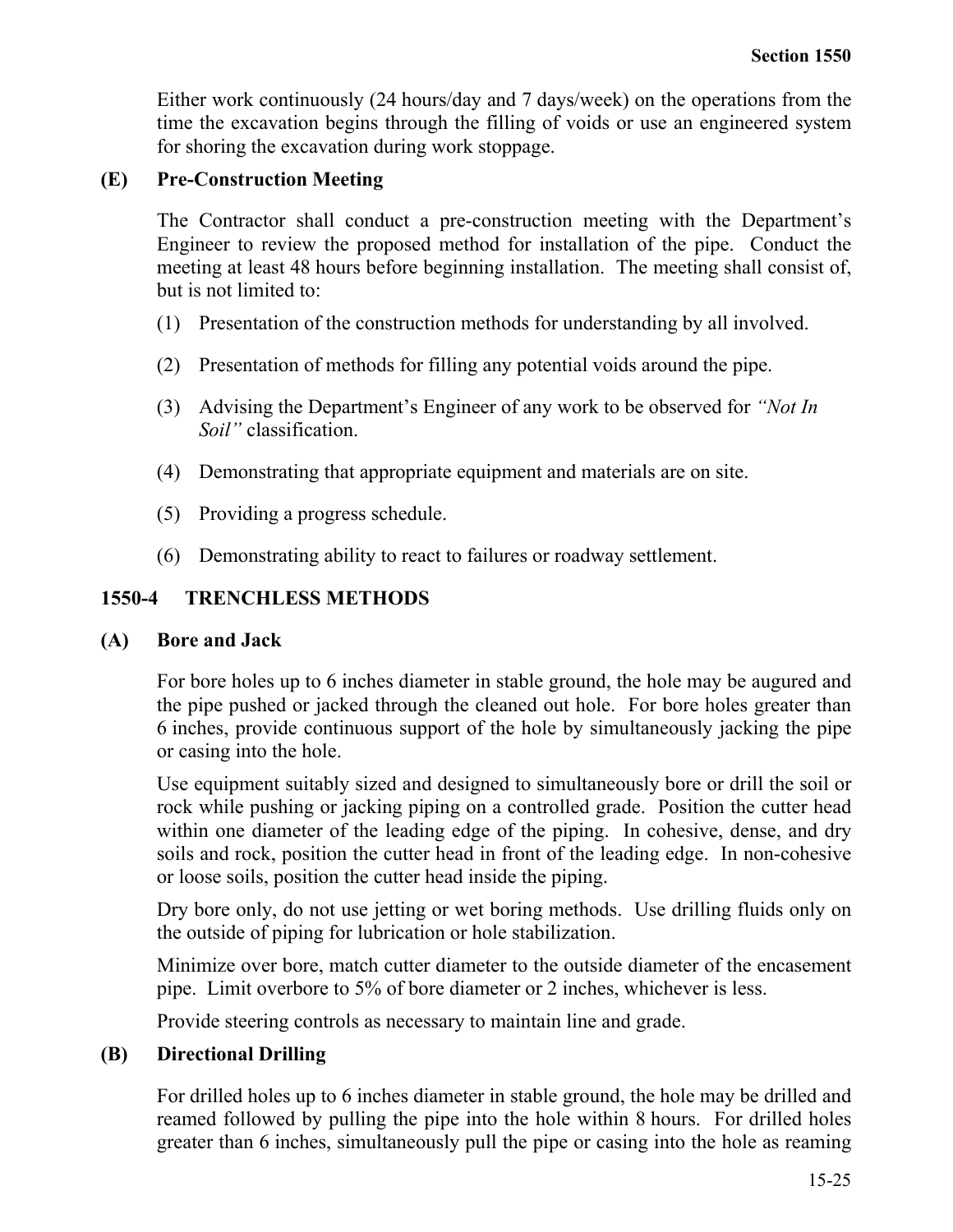occurs. Multi-pass reaming larger than 6 inches requires certification by the Contractor's Engineer that the soils are self-supporting of the dead and live loads.

When under pavement or within a 1 horizontal to 1 vertical distance from pavement, maintain the following depth of cover:

| Drilled hole diameter        | Single<br>pass reaming<br>minimum depth of cover | Multi-pass reaming minimum<br>depth of cover |
|------------------------------|--------------------------------------------------|----------------------------------------------|
| 2 to 6 inches                | 4 feet                                           | 4 feet                                       |
| $> 6$ inches to 22 inches    | 8 times the hole diameter                        | 12 times the hole diameter                   |
| 22 inches<br>to<br>32 inches | 15 feet                                          | 25 feet                                      |

Begin bores at locations that allow transitioning the bore to meet the above depths.

Use drilling fluids as appropriate for the type soils. Pump drilling fluids only while drilling or reaming. Monitor flow rates to match the amount leaving the bore hole. Do not increase pressure or flow to free stuck drillheads, reamers or piping.

Limit drilled or reamed holes to 2 inches larger than the pipe.

## **(C) Tunneling**

Tunnel using hand mining or mechanical excavation. Use tunnel shields or fore-poling along with benched excavation and breast boarding as appropriate for the field conditions. Alternatively, the Contractor's Engineer may certify that the soils are self-supporting of the dead and live loads and design tunneling methods as appropriate.

Provide active support to the tunnel walls. Shore tunnel walls using liner plates, steel ribs with lagging, or other engineered method or by jacking piping into place.

Limit over excavation to 1 inch larger than the liner or shield. Grout the external voids as work progresses and as specified by the Contractor's Engineer.

# **(D) Pipe Ramming**

Use pipe ramming only where soils are homogeneous and free of rock, boulders, stumps and debris. Do not use in the vicinity of quick or liquefiable soils.

Steel bands ½ inches thick are allowed on the outside of the leading edge of the pipe or casing to oversize the hole to reduce friction. Also, steel bands  $\frac{1}{2}$  inches thick may be used on the inside to compact the spoil and to prevent plugging.

| Pipe or casing diameter | Minimum depth of cover         |
|-------------------------|--------------------------------|
| 2 to 6 inches           | 4 feet                         |
| $> 6$ to 14 inches      | $\frac{1}{2}$ 6 pipe diameters |

Install at the following minimum depth of cover.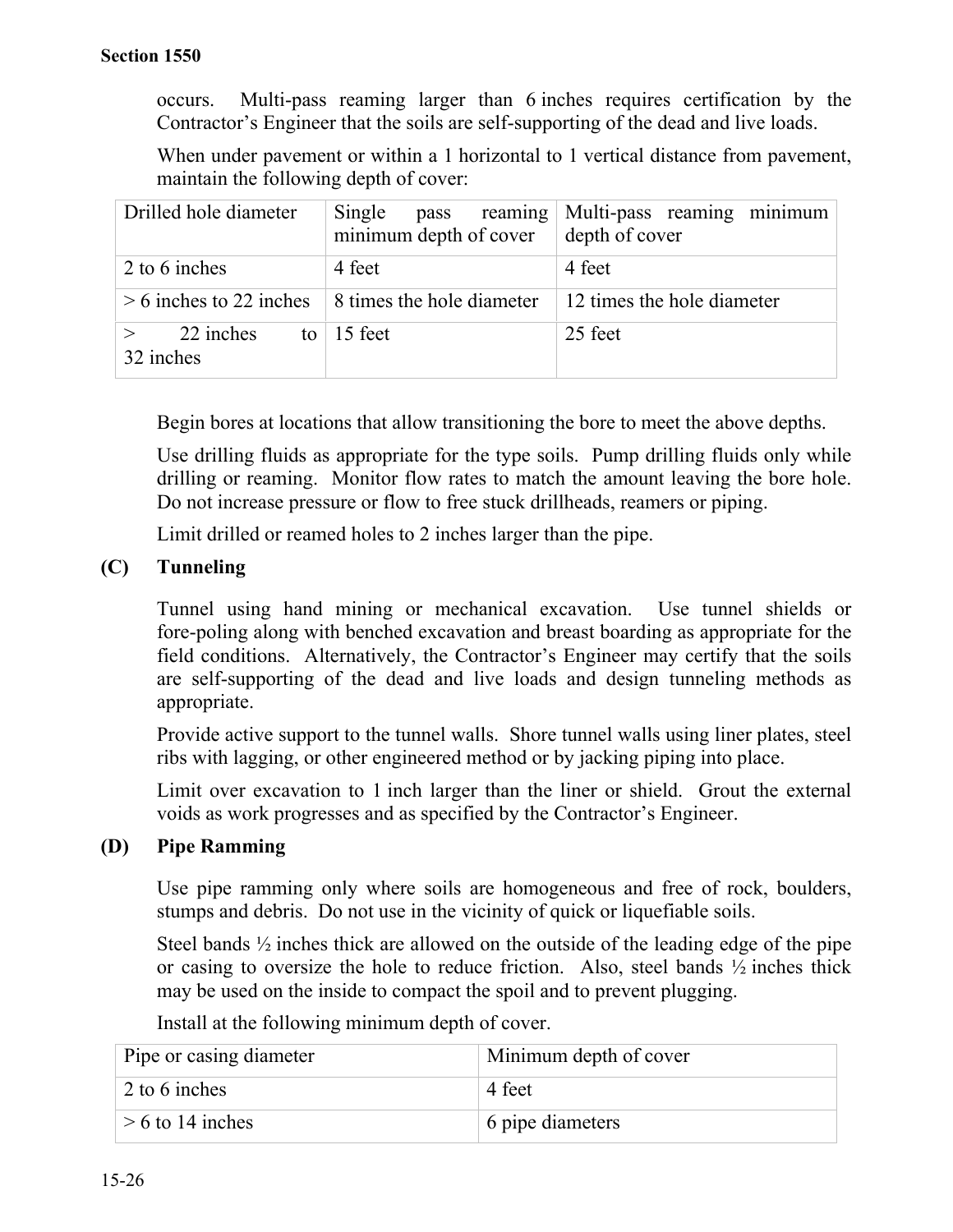|  | $>14$ to 24 inches | feet<br>↗ |
|--|--------------------|-----------|
|--|--------------------|-----------|

Contain spoil within the casing during ramming. After completion, use compressed air or augers to remove the spoil. Clean the interior using a pig. Provide appropriate safety devises. Limit air pressure to less than the rating of the pipe or casing.

Use lubricants and surfactants as needed.

## **(E) Other methods**

Other methods will be considered on a case by case basis when thoroughly engineered.

# **(F) Lubrication and drilling fluids**

Use drilling fluids for lubrication as needed at low pressure, low flow, and low volume. Do not use water alone. Low pressure is less than the weight of the soil above the excavation. Low flow is less than 1 gallon per minute. Low volume is less than the calculated annular space between the piping and excavated hole.

## **1550-5 QUALITY CONTROL**

The Contractor at no cost to the Department shall replace or repair damaged or defective installations. The method to be used shall be designed by the Contractor's Engineer and approved by the Department's Engineer.

## **(A) Ground movement**

Before excavation, establish control points for measuring settlement of the road at 10 foot intervals along the centerline and 10 feet each side of the pipeline. A licensed Land Surveyor shall monitor these points daily until construction is complete.

Cease trenchless operations when measured settlement exceeds 0.02 feet. Determine cause of settlement and repair as necessary. Modify trenchless methods as needed.

## **(B) Line and Grade**

Abandon and grout all pipes that are not at required alignment and grade in conformance with Section 1530.

Trenchless installation of proposed water main may not vary more than 2% of total length from required horizontal alignment, one foot from vertical alignment, and shall maintain minimum cover.

Trenchless installations for grade and alignment dependent pipes such as sewers may not vary.